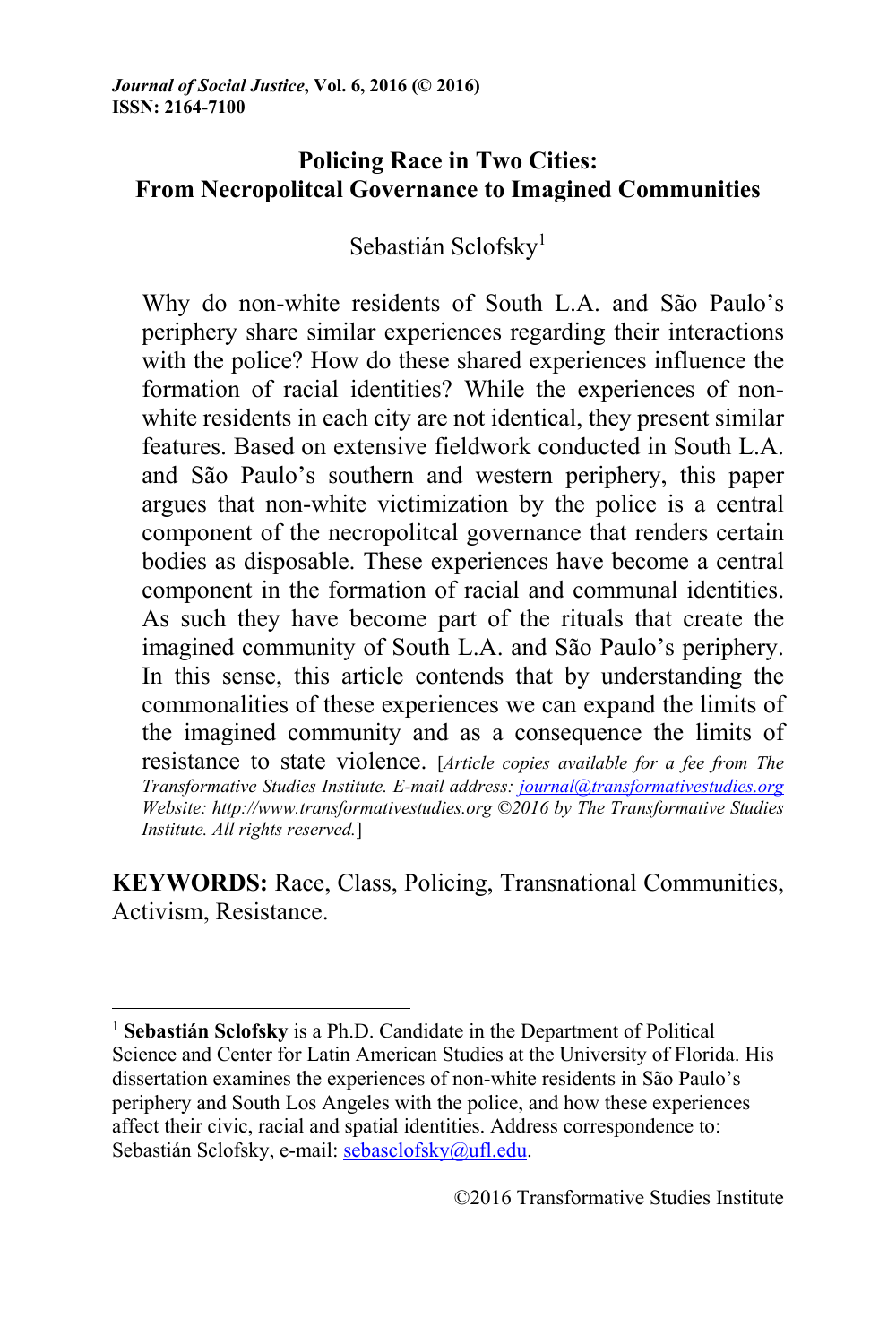**Sebastián Sclofsky** 

### **INTRODUCTION**

" $Os$  homens<sup>2</sup> came in the middle of the night," Marcelo<sup>3</sup> recalls. "They were looking for a suspect in the area and thought he may be at my house. It was around midnight and we were all sleeping. My wife was pregnant at that time with our second child, and my fouryears old son was sleeping in the next room. They broke in with full force, kicking and pushing everything in their way. They pointed their machine guns at me and shoved me out of my bed, slapping and kicking me. My son came running to our room. My wife hugged him tight, both crying. At the beginning the officers thought I was the suspect they were looking for. When they realized I wasn't him, they kept slapping me and asking where that person was. At gun point, they ordered me out of the house. When the neighbors heard all the confusion, they came out too. They shouted at the officers that I was a 'worker' and not a 'bandit'<sup>4</sup> and asked them to let me go. The commotion was such that the officers decided to let me go." "If you were not the suspect and the officers knew you didn't know anything about the suspect, why did they keep beating you?" I asked. "Because for them I was just another black bastard," Marcelo answered (Sclofsky, field notes, São Paulo, October 6<sup>th</sup>, 2015).

This story, which exemplifies part of the daily life of residents of São Paulo's periphery, may not present anything novel, except for the fact that from a phenotypical perspective Marcelo is not black. From an outsider's perspective, such as mine, Marcelo could easily be categorized as white. However, his experiences with the police as a favela-born man living in São Paulo's periphery leads him to identify himself as black and to interpret his civic status as a second-class citizen at best. While the

<sup>&</sup>lt;sup>2</sup> "Os homens," "the men" in English, is the way in which periphery residents in São Paulo generally refer to the police, especially the Military Police. ©2016 Transformative Studies Institute

<sup>&</sup>lt;sup>3</sup> All the interviewees' names have been changed in order to protect their identity. Demographic details will also be omitted when possible for the same reason, with the exception of those demographic details that are central to the arguments of the paper. 4 The distinction between "worker" and "bandit" or *"trabalhador"* and *"bandido*"

indicates on the one hand, a person's involvement in the criminal world, and yet, on the other hand, the way in which the police treat that person will also define his status as worker or bandit. Given that many residents of São Paulo's periphery engage in both formal and informal activities, the difference has more to do with the perception the community has of a person. Often times, this perception is built around encounters with the police.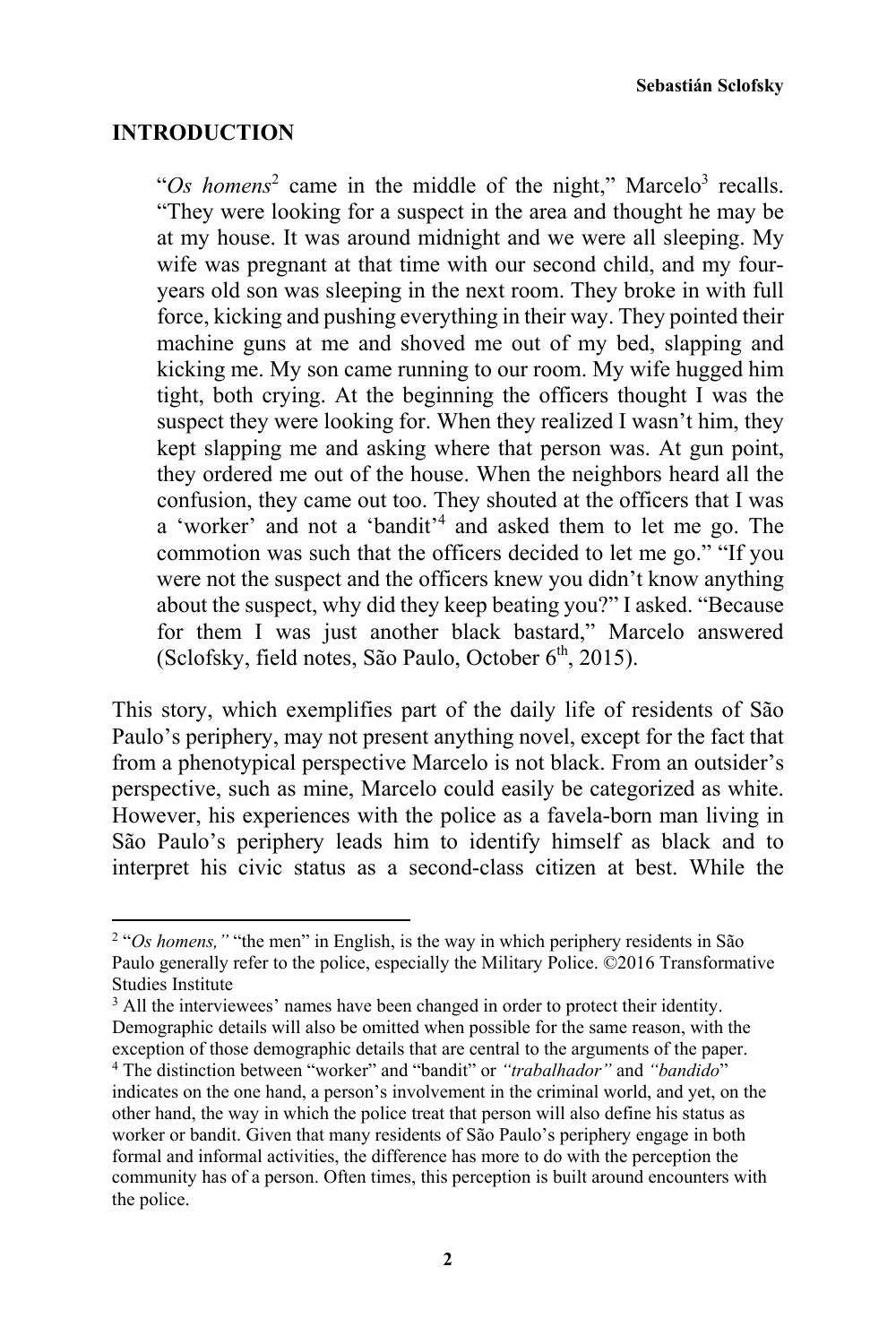construction of Marcelo's racial identity is in many ways shaped by these violent encounters, the content of his blackness is not imposed upon him by the state. His self-identification as "*pobre, preto, periferico*"5 has become a symbol of pride in that he is a member of a community that shares similar experiences and searches for common grounds of resistance. And these experiences with state violence,  $6$  as we will see, cross geographical boundaries.

As Jaime Alves (2014) correctly points out, black victimization by the police is a central dimension of the racial state and part of a necropolitical governance that renders certain bodies as disposable. This governance is not specific to São Paulo or even Los Angeles. This fact begs the question of why non-white residents of these communities share similar experiences of segregation, exploitation and violence. This paper will argue that this is due to the way the concept of "police" as well as their practices evolved in Western liberal thought. The police, in charge of the well-being of society and the fabrication of order (Neocleous, 2000), became, with time, the institution through which the "dangerous classes" were to be controlled. The concept of "dangerous classes" was racialized since the times of colonialism and slavery and still has components linked to both class and race.

At the same time, this paper will show how these shared experiences are a central element of the communal identities developed both in São Paulo and Los Angles. They are part of the necessary rituals for the formation of imagined communities (Anderson, 2006). In this sense, the destructive power of the state has the potential of being transformed into a constructive power of communal bonds that may even transcend borders. Indeed, the development of a transnational imagined community implies not only shared experiences of state repression, but also shared experiences of resistance.

Several authors have studied how encounters with the police, most of them violent, shape and give content to racial identities. Epp et al. show how "racial minorities are disproportionately subjected to suspicious inquiries without any basis or justification" (2014, p. 5), and this gives

<sup>5</sup> This translates as: black, poor, and from the periphery.

<sup>6</sup> For the purpose of this work, I define state violence as illegitimate violent acts committed by state agents against specific groups of the populations, which remain unpunished. The most extreme form of state violence are the extrajudicial killings committed by police officers.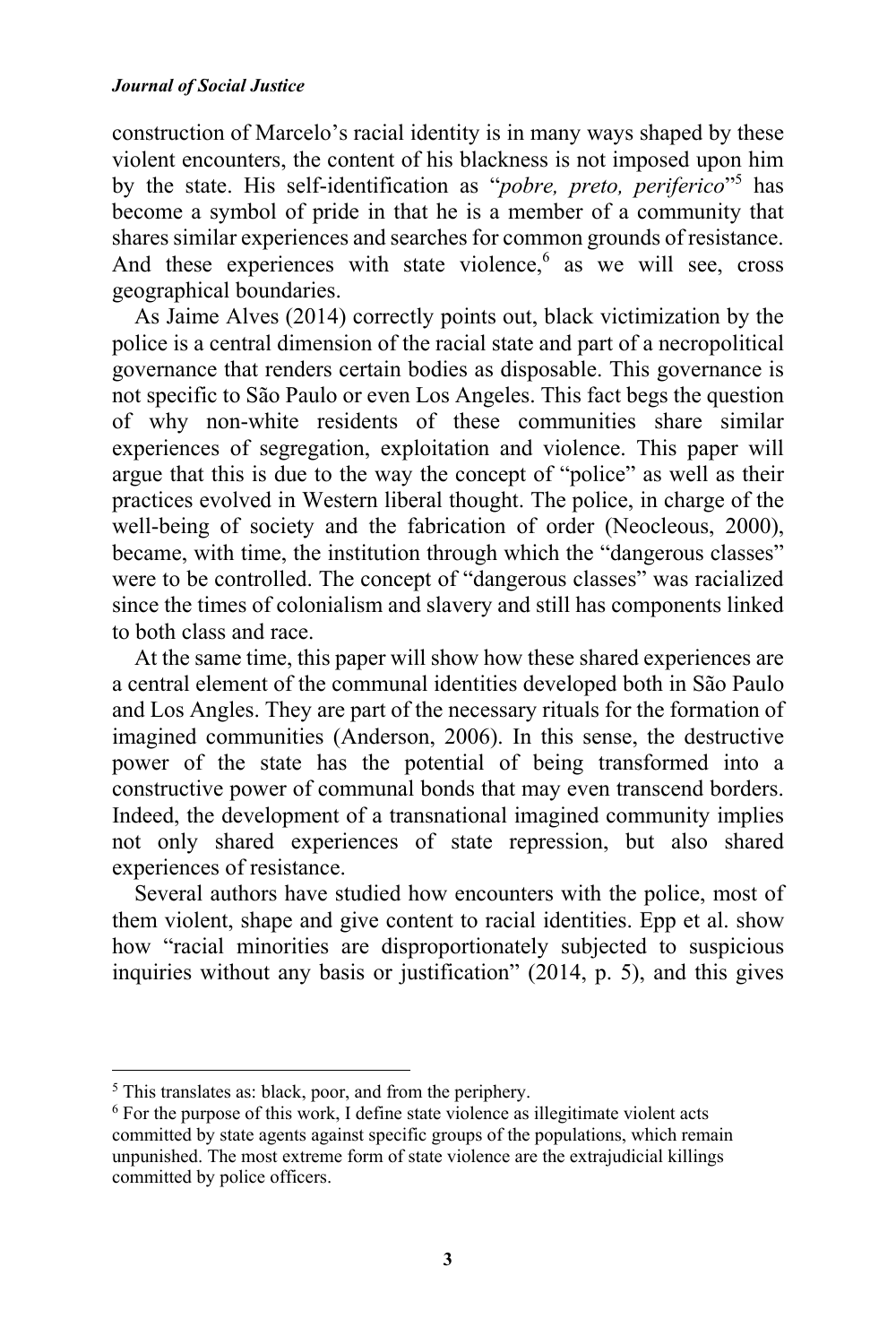content to their sense of citizenship.<sup>7</sup> Neil Websdale (2001), in his ethnographic study of community policing in Nashville, argues that this new form of policing has become the latest technique of social control against poor communities, targeting minorities and reinforcing the images of black criminality. This connection between blacks and crime has deep historical roots, as documented by Khalil Muhammad (2010), who demonstrates how statistics have been used to strengthen the association of blackness with criminality. Other scholars have also analyzed how police in the United States have constantly targeted African-Americans and how these encounters influence minorities' self-images and their sense of citizenship (Cashmore and McLaughlin, 1991; Hawkins and Thomas, 1991; Bowling, 1998; Bass, 2001; Russell-Brown, 2004, 2009).

Similar studies have been conducted beyond the United States. Didier Fassin (2011), in his work on policing in Paris' banlieues, $\delta$  shows how the humiliating and unjust encounters that young, non-white residents of these communities have with the police reflect what they represent in the eyes of society and in many cases produce a sense of shame and guilt among the victims that is hard to repress (Fassin, 2011, p. 8). Ben Penglase (2014), in his ethnographic work in Rio de Janeiro, explains how, in a context of racial diversity, encounters with the police define the way residents of favelas see themselves and others; the more violent the encounter the greater the chance of being seen as black. Alves (2014) has also illustrated the ways in which blacks are being surveilled, controlled, and killed in the city of São Paulo, and how these experiences define part of the content of being black in the city.

Fassin argues that as a result of the worldwide convergence of a dominant model of urban policing and the global networking of law enforcement, policing practices have become more similar across countries (Fassin, 2011, pp. xvi-xvii). Yet, little comparative research has been done in support of this association. By juxtaposing São Paulo and Los Angeles, I attempt to show how, despite the geographic distance and the particularities of each place, non-white residents of low-income communities in both cities share fundamentally similar experiences.

# **WHY LOS ANGELES AND SÃO PAULO MATTER?**

Saskia Sassen (2014) argues that the increase of displaced people in

 $7$  Citizenship, according to T.H. Marshall (1964), is a status granted to those who are full members of the community. All who possess the status are equal with respect to the rights and duties with which the status is endowed. 8 Paris' version of slums or ghettos.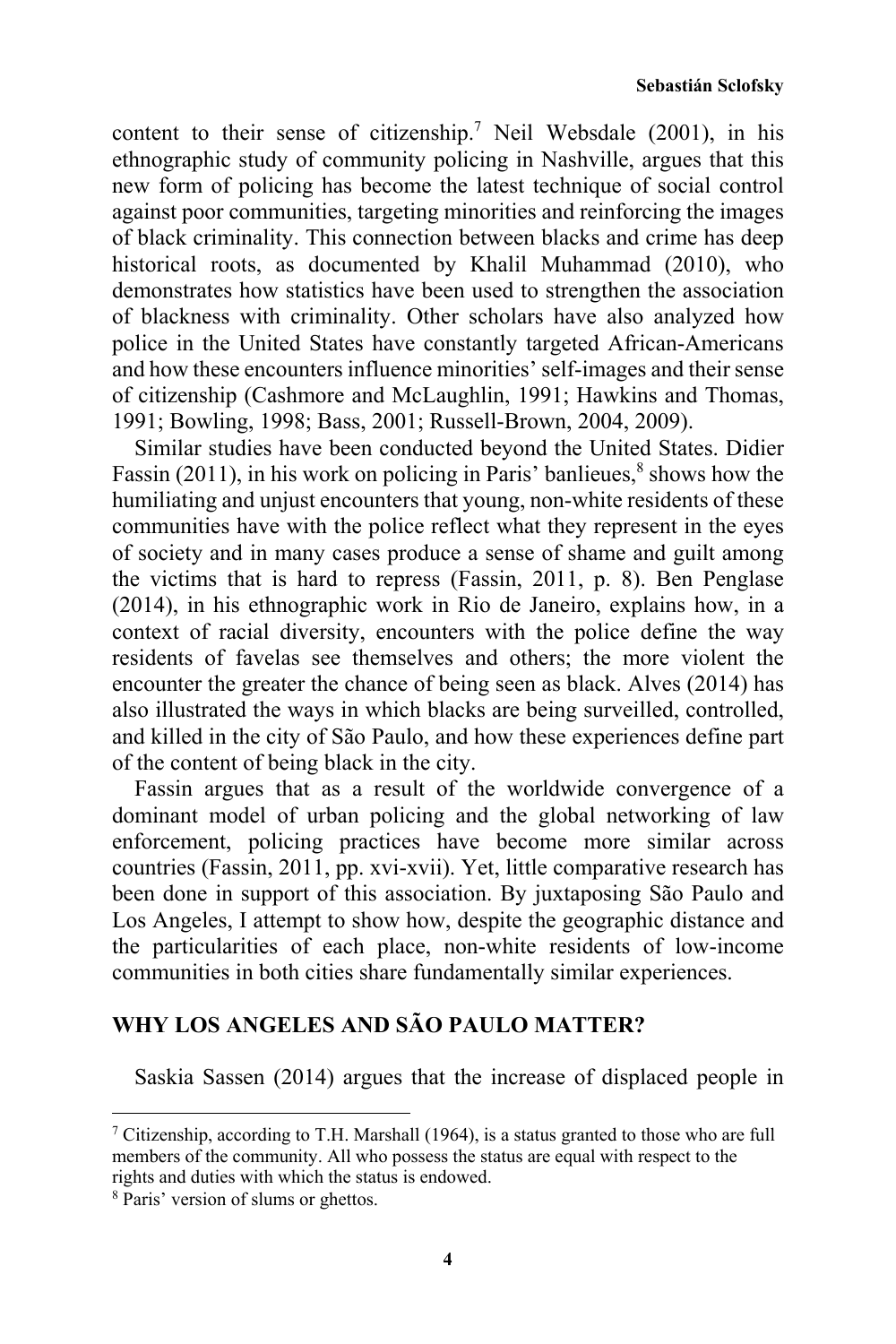Sub-Saharan Africa and the growth of unemployment and incarceration in the United States are local expressions of systemic dynamics that connect what may in the surface seem unconnected. While oppressed and oppressors may be separated by great distances, there are places, according to Sassen, where all comes together and where the oppressed are part of "the social infrastructure for power" (2014, p. 11). These places are what she calls global cities, which, São Paulo and Los Angeles are examples of. The globalization of economic activity has led major cities to fulfill a new strategic role, Sassen (2001) argues. These cities have become command points in the organization of the world economy; and at the same time, they have become places in which the contradictions of the system and the way these are managed can be fully appreciated.

São Paulo and Los Angeles not only share a status of global cities, concentrating financial, managerial, coordination and servicing operations of international firms (Sá, 2007, pp. 3-4; Soja, 2000, p. 114; 2014),<sup>9</sup> they also share a series of characteristics that make their comparison interesting. While being small, almost irrelevant towns, during the colonial period, both cities grew to become centers of economic power nationally and internationally. Los Angeles and São Paulo have and still portray the image of the city of the future, where the dream of economic and social success is possible, attracting a diverse array of racial, ethnic, and national groups (Caldeira, 2000; Sá, 2007; Soja, 2014; Weinstein, 2015). Soja (2014) argues that Los Angeles is one of the most economically and culturally heterogeneous urban regions in the world, and the same can be said about São Paulo.<sup>10</sup> Despite their economic boom, poverty and

  $9$  According to the Brookings Institute, São Paulo ranks  $6<sup>th</sup>$  in the world in GDP, while Los Angeles ranks 3<sup>rd</sup>. Following the Bureau of Economic Analysis of the U.S.

Department of Commerce, Los Angeles has the second largest GDP in the country and the second largest GDP in the finance industry behind New York. The Brazilian Institute of Geography and Statistics (Instituto Brasileiro de Geografia e Estatística) indicates that São Paulo has the largest GDP in Brazil. Companies ranking in Fortune 500 such as AECOM, CBRE Group, and Reliance Steel and Aluminum, have their headquarters in Los Angeles, as well as consumer products and services provider Loot Crate, which generated, according to Inc. 5000, a \$116.2m in revenues the last year (Inc.5000, 2016). According to Forbes, São Paulo ranked 6<sup>th</sup> in Forbes top 10 billionaire cities and has approximately 50% of the participation in Brazilian banking system and Latin America's largest Stock Exchange (Geromel, 2013).

<sup>&</sup>lt;sup>10</sup> The U.S. Census Bureau indicates that more than 70% of Los Angeles population is nonwhite (53% Latino, 7% African-American, and 16% Asian); 35% of Los Angeles population was born outside of the United States. The 2010 Census conducted by the Brazilian Institute of Geography and Statistics (IBGE), shows that 35% of São Paulo's populations self-identifies as nonwhite. São Paulo has attracted immigrants from all over the world, being people of Italian descent the majority; São Paulo has one of the largest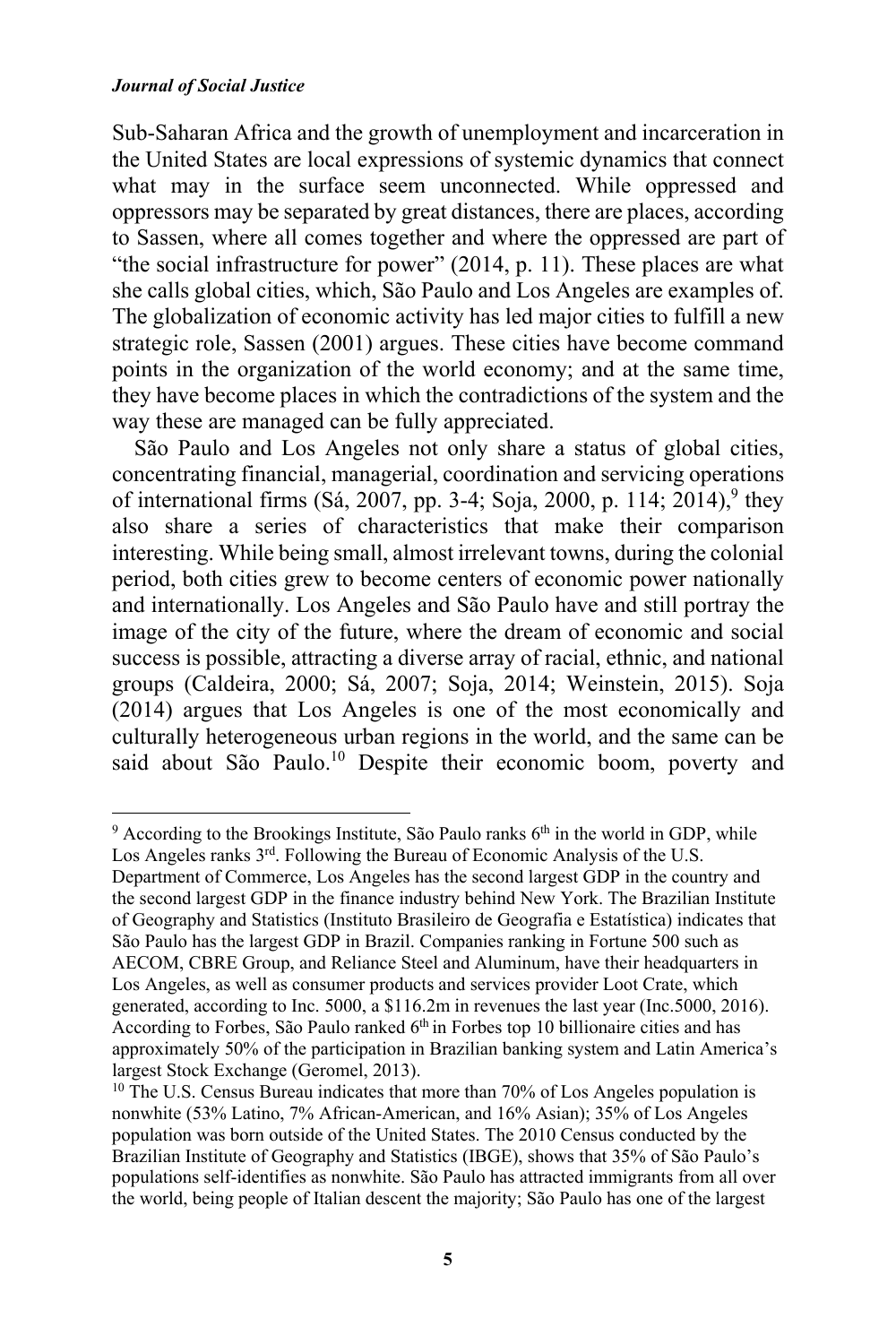unemployment deepened, and ethnic and racial segregation intensified in both cities, making the comparison even more relevant.

## **A BRIEF NOTE ON METHODOLOGY**

<u> 1989 - Johann Stein, fransk politik (d. 1989)</u>

This paper is based on fieldwork research that I conducted during 2015 in South L.A. and in Jardim Angela, Capão Redondo, Osasco, and Jandira in São Paulo. These areas have been historically considered dangerous regions, $11$  in which intensive policing has taken place and where recently attempts of new forms of policing, such as community policing, have been deployed (Alves, 2014, Davis, 1990, Feltran, 2010, 2011, Vargas, 2006); henceforth, I concentrated my work there. I spend almost six months in each city. My initial research question was how residents of these areas experience policing and what are the implications for their civic, racial and spatial identities.

In Los Angeles, I began my fieldwork by attending community-police meetings as well as Neighborhood Council meetings.<sup>12</sup> In these meetings, I recruited the first participants for my research and through them I was introduced to other residents of these communities. Furthermore, I interviewed random people participating in events in the different communities. Finally, I contacted the different police stations and interviewed officers working in the area, as well as neighborhood prosecutors. In São Paulo, I conducted a similar approach. I attended community meetings and contacted community organizations, such as Santos Mártires from the Catholic Church, in which I recruited participants and through them I was introduced to other residents.

As a qualitative study I do not claim to have a perfect sample of the community, but the interviews reflect the racial and ethnic distribution of

concentration of Japanese population outside of Japan, as well as an important number of people of Middle Eastern descent.

 $11$  Jardim Ângela, for instance, was considered one of the most violent regions in the world in the 1990s (Ponciano, 2004). The other regions in São Paulo have also been documented by different authors as being sites of high levels of violence including police violence (Feltran, 2010; Telles, 2010). The same can be said about the different areas of South L.A. (Schiesl, 1990; Vargas, 2006).

<sup>&</sup>lt;sup>12</sup> Neighborhood Councils are city-certified local groups made up of people who live, work, own property or have some other connection to a neighborhood. They receive \$37,000 annually from public funds to support their activities, which include events and programs that respond to the needs of each specific community. The Neighborhood Council needs to have at least 20,000 residents inside its boundaries and to be created it needs to have between 200 to 500 residents' signatures (http://empowerla.org/aboutneighborhood-councils/).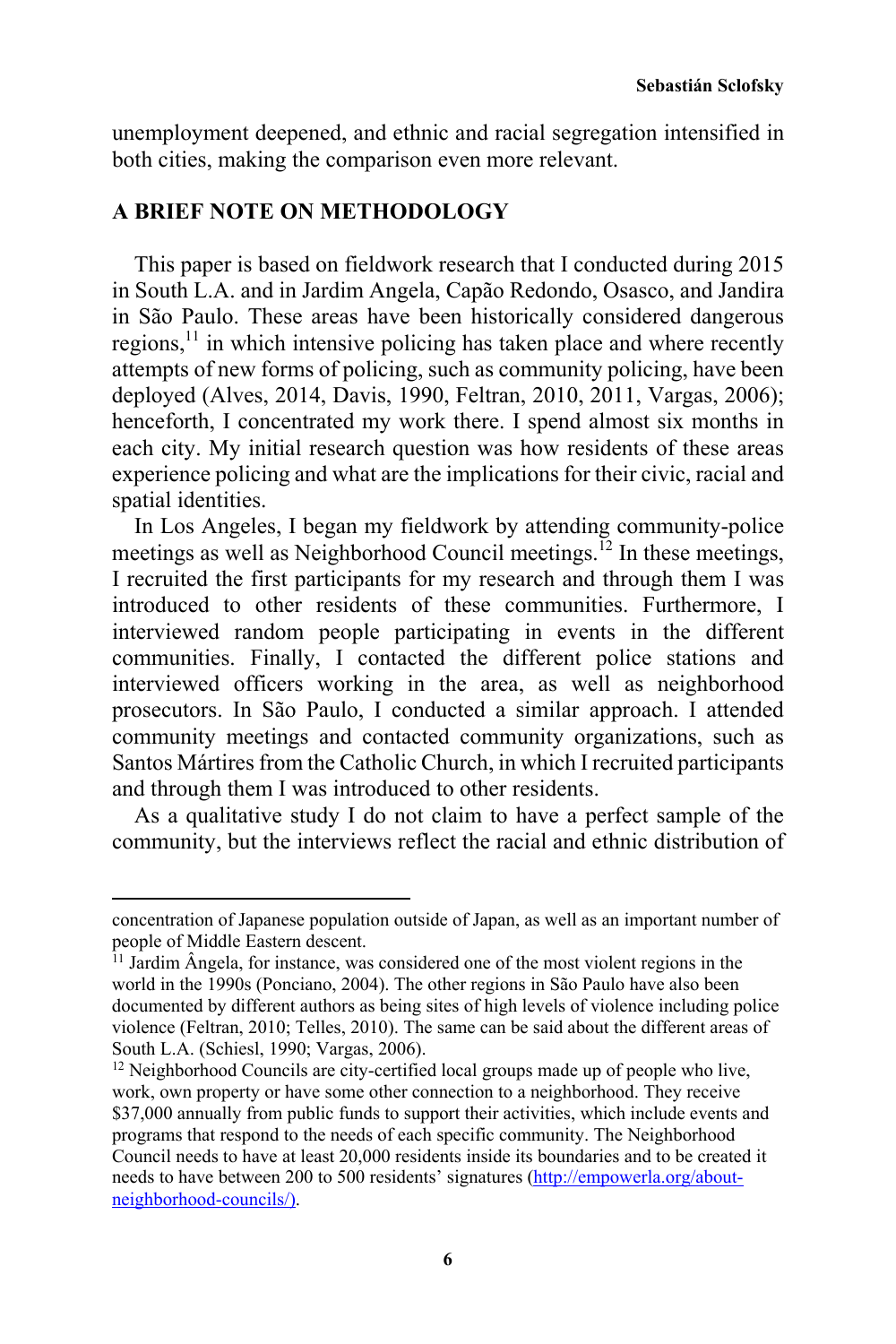the population in these areas.**<sup>13</sup>** Nonwhite victimization by the police has been a central element in the way policing has been conducted historically in these areas (Alves, 2014; Bastide & Fernandes, 2008 [1954]; Davis 1990; Feltran, 2010; Herbert 1997; Roussell, 2015; Vargas, 2006); henceforth, the way nonwhite residents experience policing today allow us to evaluate if policing has improved and ask if this sector of the population, who has been historically victimized, still suffers from police abuse.

| Participants' Demographic Characteristics by City                                                                                    |                           |            |                 |                          |                 |
|--------------------------------------------------------------------------------------------------------------------------------------|---------------------------|------------|-----------------|--------------------------|-----------------|
|                                                                                                                                      | Los Angeles (Total: 108)* |            |                 | São Paulo (Total: 122)** |                 |
|                                                                                                                                      | African-<br>American      | Latino     | White-<br>Other | Afro-Brazilian<br>Brown  | White-<br>Other |
| Male                                                                                                                                 |                           | 12         |                 | 17                       |                 |
| (Under $35$ )                                                                                                                        | $(11.8\%)$                | $(15.8\%)$ | $(1.3\%)$       | (21.3%)                  | $(11.3\%)$      |
| Male                                                                                                                                 |                           | 10         |                 |                          | 4               |
| (Above 35)                                                                                                                           | $(7.9\%)$                 | $(13.2\%)$ | $(2.6\%)$       | $(10\%)$                 | (5%)            |
| Female                                                                                                                               | 10                        | 14         |                 | 19                       | 10              |
| (Under $35$ )                                                                                                                        | $(13.2\%)$                | $(18.4\%)$ | $(1.3\%)$       | $(23.8\%)$               | $(12.5\%)$      |
| Female                                                                                                                               |                           |            |                 |                          | 6               |
| (Above 35)                                                                                                                           | $(6.6\%)$                 | $(6.6\%)$  | $(1.3\%)$       | $(8.8\%)$                | $(7.5\%)$       |
| Total                                                                                                                                | 30                        | 41         |                 | 51                       | 29              |
|                                                                                                                                      | $(39.5\%)$                | $(53.9\%)$ | $(6.6\%)$       | $(63.8\%)$               | $(36.3\%)$      |
| *This number includes 11 police officers and 5 state officials.<br>** This number includes 12 police officers and 9 state officials. |                           |            |                 |                          |                 |

Neither in the interviews nor in the meetings I participated, did I merely "collected data."14 Rather, I treated my interlocutors as sources of

<sup>13</sup> According to The Los Angeles Times, Mapping L.A. Project, 56.7% of South L.A.'s population is Latino, 38% African-American, 1.6% Asian, and 2.2% white. Unfortunately, in the case of São Paulo's periphery there is no official data regarding

<u> 1989 - Johann Stein, fransk politik (d. 1989)</u>

<sup>14</sup> The interviews were unstructured and open-ended. I asked them to tell me about their lives and about living in these communities. I asked them about their experiences with the police and how they saw community-police relations. There was no time limit for the interviews, most them took between an hour or two. Some of the interviews were group conversations, with no more than four participants. The interviews took place in different locations, from the interviewees home, a bar or coffee shop in the area, or in the street. I let the participants choose the place of the interview to make them feel as comfortable as possible. In this way, they could express their views openly and freely. The interviews with police officers in Los Angeles took place in the police station or during ride along.

racial/ethnic distribution.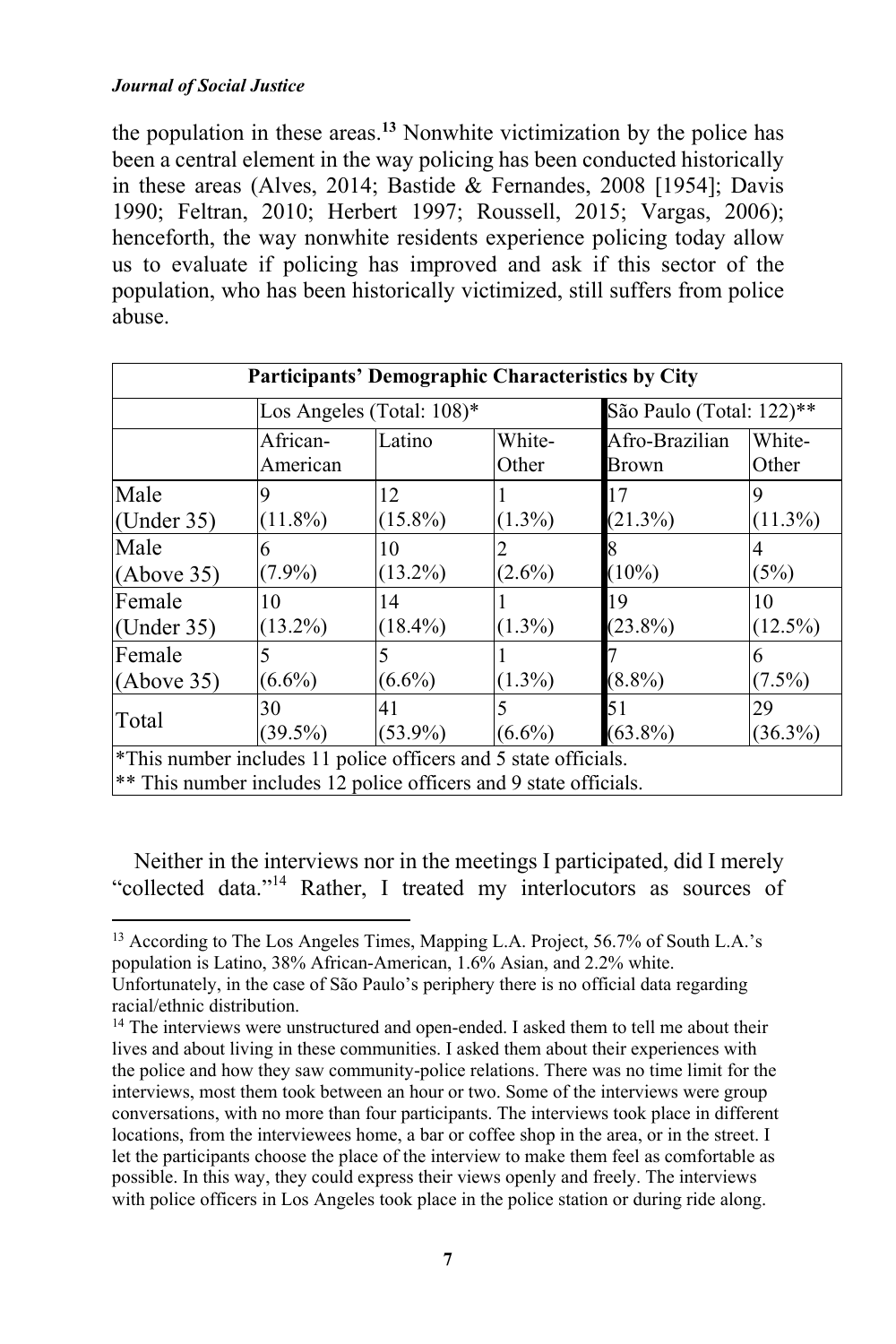knowledge; they taught me about their world and their experiences, and I was never a "fly on the wall", and I am aware that the fact of being a white, Latin American male, affected the interactions and conversations that I had during my fieldwork. It is extremely difficult to determine the extent to which my presence influenced the content of these stories, but it is something the reader should take into consideration.<sup>15</sup>

Following the spirit of Joy James (1996) and as João Costa Vargas (2006) points out regarding his ethnographic work on blackness in South Central L.A., my research does not have a detached view toward the society, people, and institutions under study. Vargas's approach is to have a critical view of the protagonists of his work and contextualize their stories within a greater historical framework. Rather than demonstrating theories, Vargas develops an argument that is intrinsically open-ended and reflects its "partial, localized, historically determined, and dialogical nature" (Vargas, 2006, p. 19). I attempt to follow in James and Vargas's footsteps and contribute to the dialogue regarding the ways state violence takes place and how the state is experienced by the residents of these different communities.

#### **SHARED EXPERIENCES: ENCOUNTERING THE POLICE**

As we have seen in the aforementioned case of Marcelo, with which I open this article, encounters with the police not only can give content to racial identities, but can even define it. According to Brazil's ambivalent definition of race, this may seem as natural. As Alves's interlocutors told him, "If you want to know who is black and who is not in Brazil, just ask the police" (Alves, 2014, p. 328). In some instances, this is also the case in Los Angeles. Adelle is a middle-class, African-American woman in her early 50s. She has two sons, one in his late teens, and the other in his early twenties. Their father is white. And while the older son, according to Adelle, has assumed a white identity, the younger one has recently begun adopting an African-American identity. I asked Adelle why she thinks her younger son has adopted what she sees as a black identity:

In São Paulo, interviewing police officers in the community could endanger my wellbeing, as some residents could interpret this as if I was informing the police; henceforth, the interviews took place in coffee shops outside the areas I was studying.

 $15$  I am confident the participants in this research shared their views and experiences openly and freely. Nonetheless, in the context of complex racial and ethnic dynamics, I feel compelled to inform the reader of my racial and ethnic identity.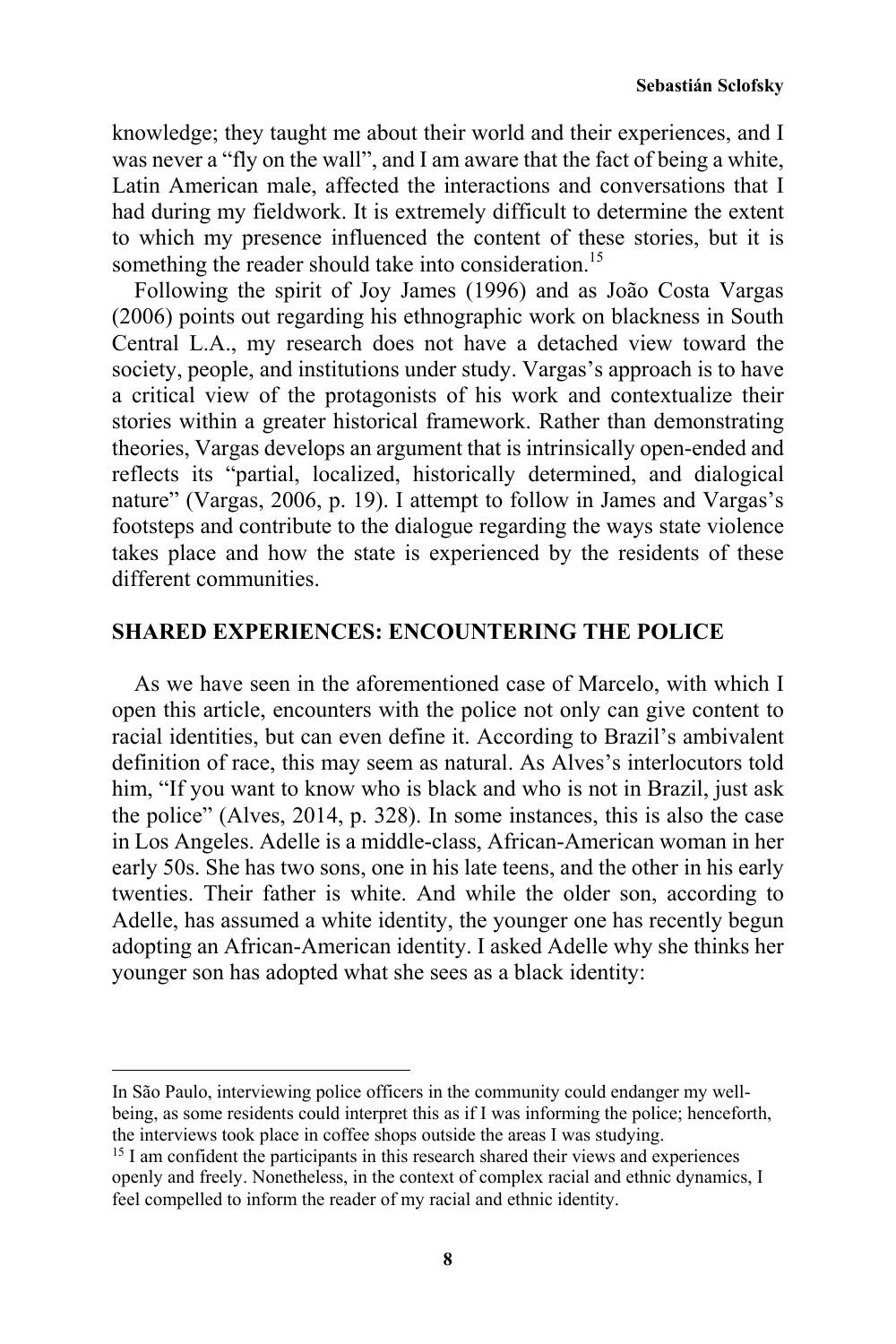I do not know exactly, but I believe it has to do with my family and also his experiences with the police. My brother, his uncle, has had too many bad experiences with the police. When we were young, living in South Central L.A., my father all the time used to send me to see why my brother was taking so long in running an errand. I would go to see and I would find him spread-eagle on the floor or against the wall being searched by the police. My sister was harshly beaten in the mid-90s at Leimert Park by police officers, who knocked her out, leaving her unconscious to the point she lost her sense of taste. My nephews are constantly being harassed and pulled over. My youngest has long curly hair, that makes him look black if you see him behind the windows of his car. He already got pulled over by the police several times. The funny thing is that when they ask him out of the car, they don't really know how to 'classify' him. He has friends who have been beaten, even shot by the police. I think all of this has had a strong effect on his racial identity. Of course, it is not only this. He is proud of all his heritage, and I think defining himself as black gives him a sense of empowerment, as if he is saying 'now I know what to expect and how to cope with it' (Sclofsky, field notes, Los Angeles, May 20, 2015).

As Epp et al. (2014) show, even what seem to be regular encounters with the police, such as a traffic stop, can affect the way you define the content of your identity. Being brown or black, both in Los Angeles and São Paulo, means living under the constant threat of being pulled over.

Both, in São Paulo and Los Angeles, Afro-Brazilians and African-Americans feel that they are being targeted by the police. In the former, residents are stopped, generally on their way to work, and are asked out of their cars while officers request to search their cars. Most of my interviewees told me they comply with the request; when I asked them why, their answer generally was that if they refused, the police will find a way to keep them waiting for hours, while if not, in less than thirty minutes they are back on their way. In the latter, similar situations occur during the "blitzes";16 although my interviewees claim the police are less polite or respectful. One Afro-Brazilian informant, told me he prefers to commute to work by bus. Even if it takes him double the time, it allows him to avoid being stopped by the police.

<sup>&</sup>lt;sup>16</sup> These checkpoints or "blitz" are regular police operations in which cars are "randomly" stopped and searched. The reasons for the operation may be a recent criminal event or just routine checks for illegal activity. Many of the residents interviewed feel it is just a show of force by the police.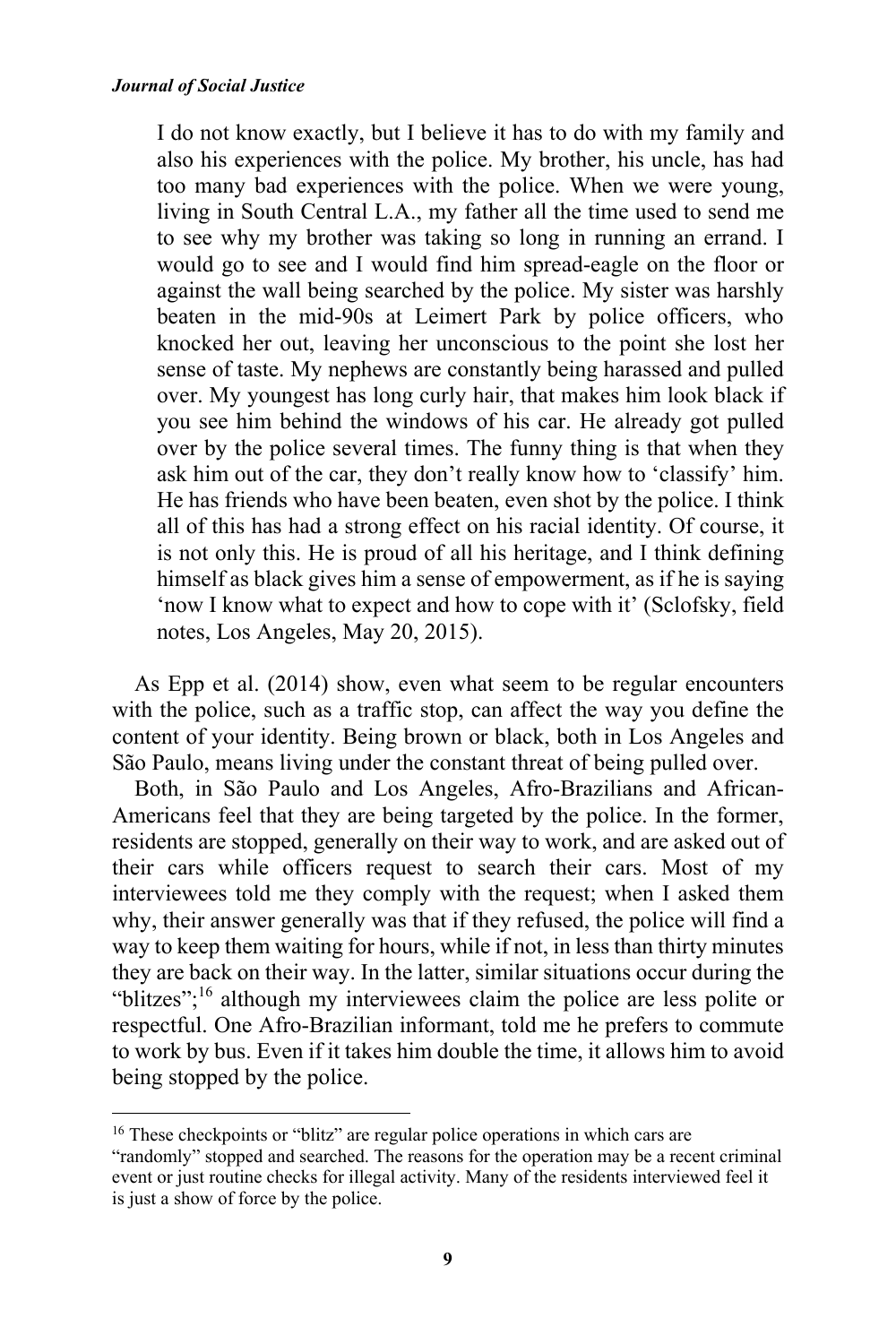Driving while black or brown is not the only suspicious activity. Biking and walking while black or brown also qualify. As a result of a series of bike thefts on the campus of the University of Southern California (USC), located in the heart of South L.A., police officers have increased the already existing repressive measures against the residents of the area. In one of the Community Police Advisory Board (CPAB) meetings, $17$  the Senior Lead Officer of the area, when asked what the police is doing regarding bike thefts, answered that they have been encouraging students to register their bikes with the police. The reason provided was that when "someone is riding a bike and the person doesn't look like the owner, we can stop them and check that." After the meeting, I asked the officer what she meant by "doesn't look like the owner." Her evasive response made it clear, at least for me, that she was referring to young residents of the area (Sclofsky, field notes Los Angeles, May 5, 2015). Young Latino and African-American residents of the area have complained about the harassment they face from the police and how they are constantly stopped while riding their bikes.<sup>18</sup> In São Paulo too, young residents from the periphery are constantly being stopped, harassed, and even violently beaten by the police just for walking the streets. "I'm more afraid of the police than the gang members," was one of the most common phrases uttered by young residents of Capão Redondo.

Young black and brown residents of South L.A. and São Paulo's periphery feel threatened and targeted by the police. At the same time, the police often see young residents as a potential threat. In conversations with police officers in São Paulo, they constantly echoed this sense of threat. "It's a war out here," one officer said. The accompanying officer, trying to minimize his partner's words, told me that, "it's not a war, but there is a lot of crime here, and criminals have no age." (Sclofsky, field notes, São Paulo October 2, 2015). I asked Capt. Rodriguez from Newton Station in

<sup>&</sup>lt;sup>17</sup> In the context of the current trend of community policing, Community Police Advisory Boards have been established across different communities in Los Angeles. These meetings, presided by a member of the community and the captain of the area's police station, are a place for the community and the police to get together and learn about the concerns of the community, as well as the ways the police are addressing the different problems affecting the residents. Most of the community residents who participate in these meetings are generally older people and in a better economic situation than the average residents. Further as Roussell (2015) demonstrates, CPABs portray a very partial version of what the community is and who belongs to it.

<sup>&</sup>lt;sup>18</sup> Streetsblog LA reporter, Sahra Sulaiman, has produced extensive and excellent coverage regarding the profiling of black and brown youth in the surroundings of USC, where young black and brown residents are being constantly pulled over by the police (Sulaiman, 2013).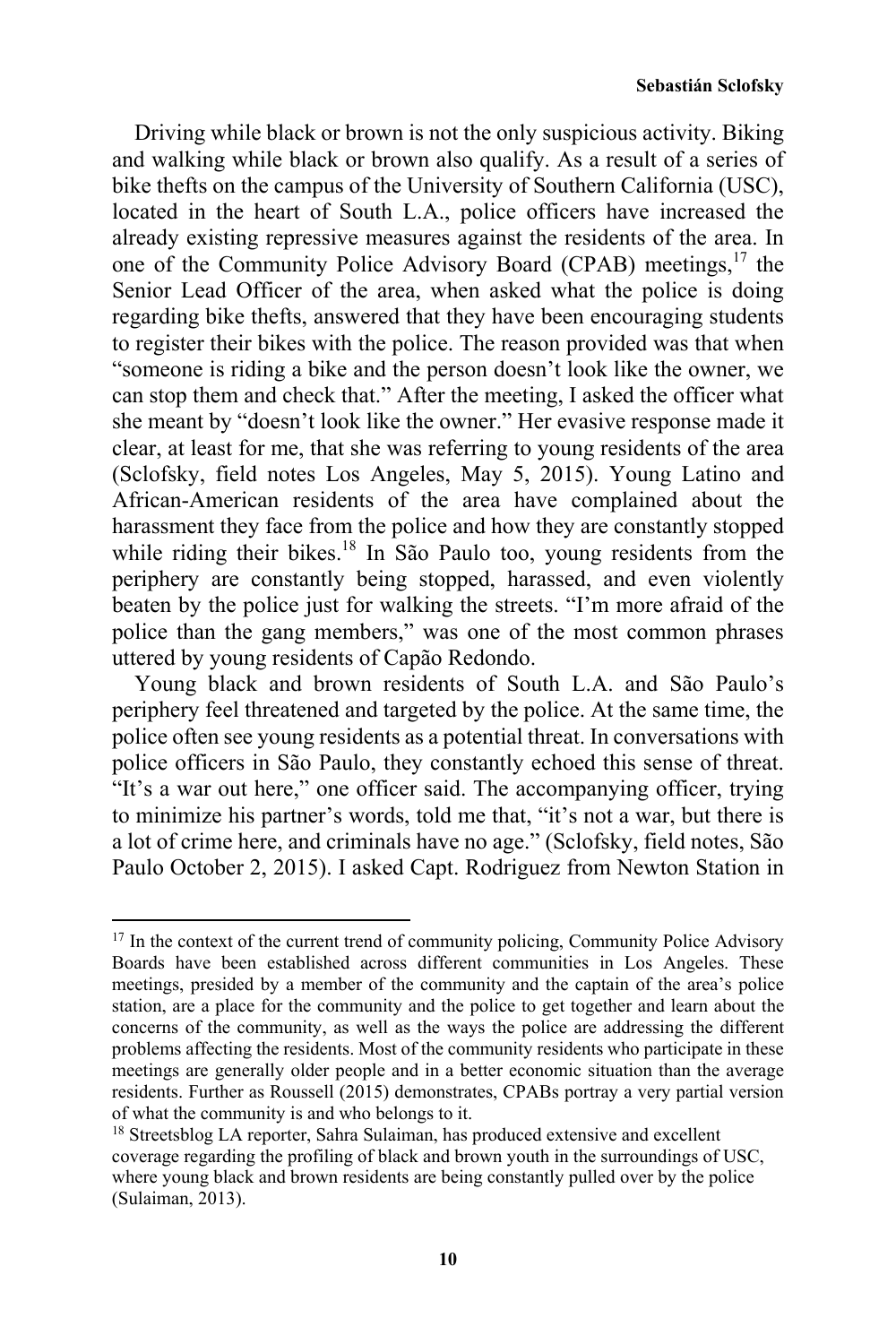South L.A. if he felt that putting the responsibility for deescalating community-police encounters on the young residents of the area was not asking too much. As he responded,

When I pull over someone, I do not know who he is or what has he done. He knows who am I, he identifies my uniform, he knows I am an officer, but I cannot know if he is a criminal or not. This is why the responsibility is on his hands. His actions will determine how the situation will go. Of course I am trained and prepared to avoid any escalation, but again, the moment I pull someone over, I do not know if he is a criminal or not (Sclofsky, field notes, Los Angeles, May  $21<sup>st</sup>$ , 2015).

While in the context of police work, Capt. Rodriguez may be correct in his rational and seemingly neutral assessment, this statement is suggestive of the type of environment that surrounds the life of residents. Even with officers, such as this captain, who are seemingly working hard to improve the relations with the community, the premise is one of a constant threat. More importantly, young residents perceive themselves as being a threat, as having implanted in their bodies the signs of deviance. As Fassin (2011) argues, these encounters and discourses leave strong marks in the psyches and on the bodies of young brown and black residents of these communities.

In many ways, this situation, combined with the constant violence that surrounds young people as they grow up in these regions, has led to a naturalization of violence, as if being a victim of violence, including police violence, is part of the natural life of the community. Roger, an Afro-Brazilian young male whom I met at a youth center had had in the past several close encounters with the police, which ended in him spending some time in a juvenile detention facility. When I ask him how and why he was detained, Roger tells me:

"It was early in the evening, and I was having some fun with one of my friends. Suddenly *os homens* came from nowhere. With their guns out they came too quickly. My friend was able to run away, but for me it was too late, they caught me. Two of the officers held me tight, while a third one started slapping me." "You piece of shit; I know it was you who stole the cellphone." A robbery had taken place a couple of blocks down. "I know you sell drugs, where are they?" "I have nothing" Roger said. "You know what, I'll offer you a way out," said the officer, "I'm going to count to ten and you will run. If nothing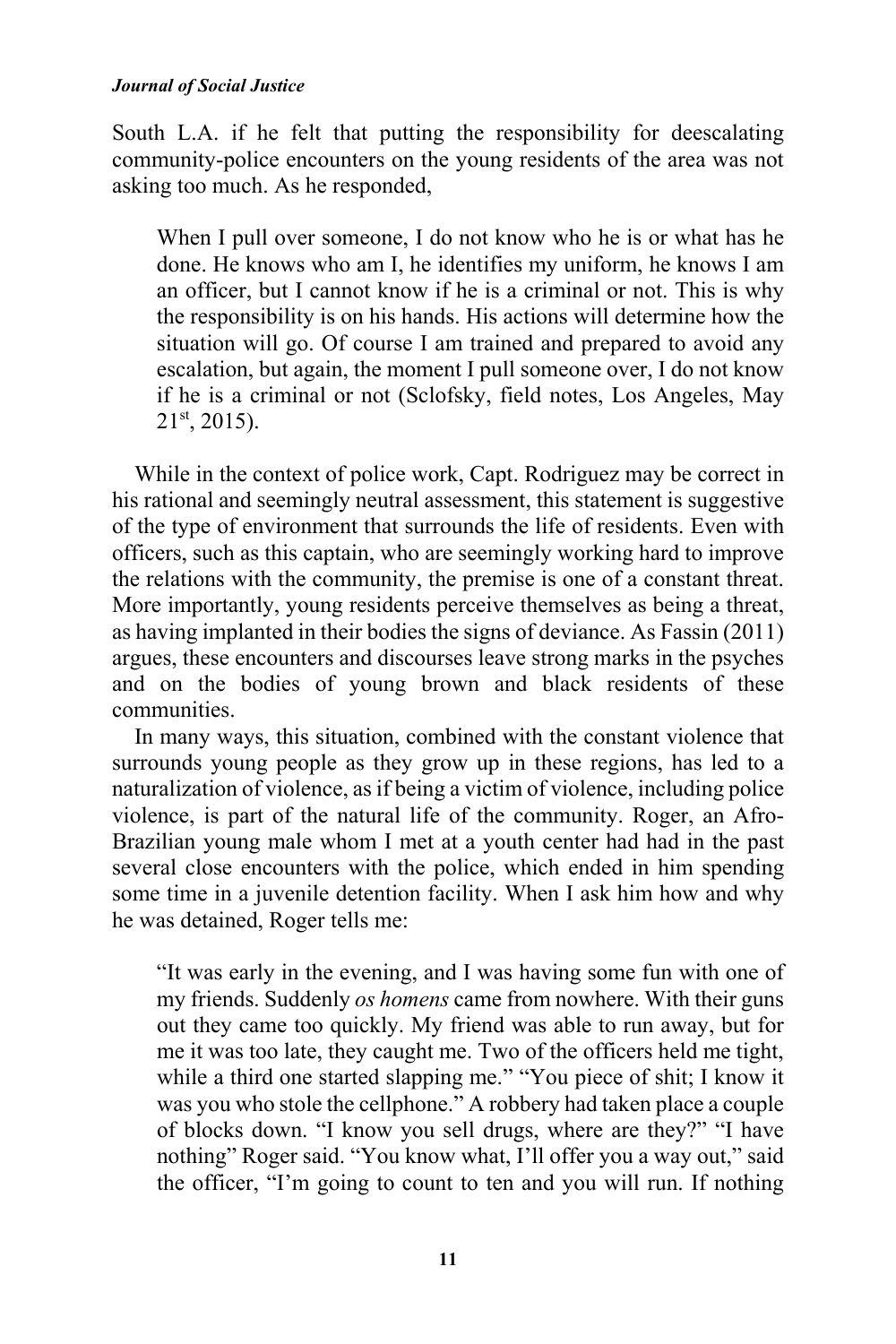happens, then you're free. What do you say?" I knew what that meant, so I told him I was not going to run," Roger explained. After a brief back and forth, the officers shoved Roger into the police car and drove up the hill. They took him to an open area at the top of the hill, where, according to Roger, the police take people to execute them. They pushed him out of the car, beating and kicking him. They hold him straight and one of the officers pulled out two handguns and offered one to Roger. "The officer wanted me to take the gun. I knew if I did that I was lost, so I refused. He kept slapping me and trying to get me to take the gun. Finally, the officer smiled and said 'I'm on a good mood today, so I'll let you live this time.' They took me to the station and booked me for drug dealing," Roger explained. Shocked by the story, I asked Roger how he felt about the fact that they were about to kill him. "Well," Roger answered, "I was doing shit"19 (Sclofsky, field notes, São Paulo, October 16, 2015).

In one sentence, Roger explained the complexities of living in these regions. He never saw the police action as illegal, illegitimate, or even wrong. He was doing "shit"; therefore, the police had the "right" to do what they did. At a very early age, residents of São Paulo's periphery and South L.A. discover that they are at the mercy of police discretion. These traumatic experiences are not only a way of disciplining and governing behavior (Foucault 1991). They are also part of what Mbembe (2003) calls *necropolitics*, the power the sovereign has to dictate who may live and who must die. As Guillermina Seri (2012) powerfully argues, embedded in the concept of discretion we find the power of life and death. Even when this power is administratively and legally regulated, the power of deciding in a specific instance if the use of lethal force is necessary is part and parcel of the concept of police discretion.

In this sense, it is important to consider how the concept of police and policing evolved in Western political thought. Mark Neocleous (2000) indicates that from the late fifteenth century, political discourse in Europe centered around the concept of police. The concept referred to legislative and administrative regulation of the internal life of the community, and its ordinances referred to the management and direction of the population by

<sup>&</sup>lt;sup>19</sup> *Fazendo merda*", "doing shit" in English, means that they were doing something illegal, which in this case it could be that they were selling marihuana or most probable smoking marihuana. While illegal it is not always socially condemned and it does not refer to violent acts.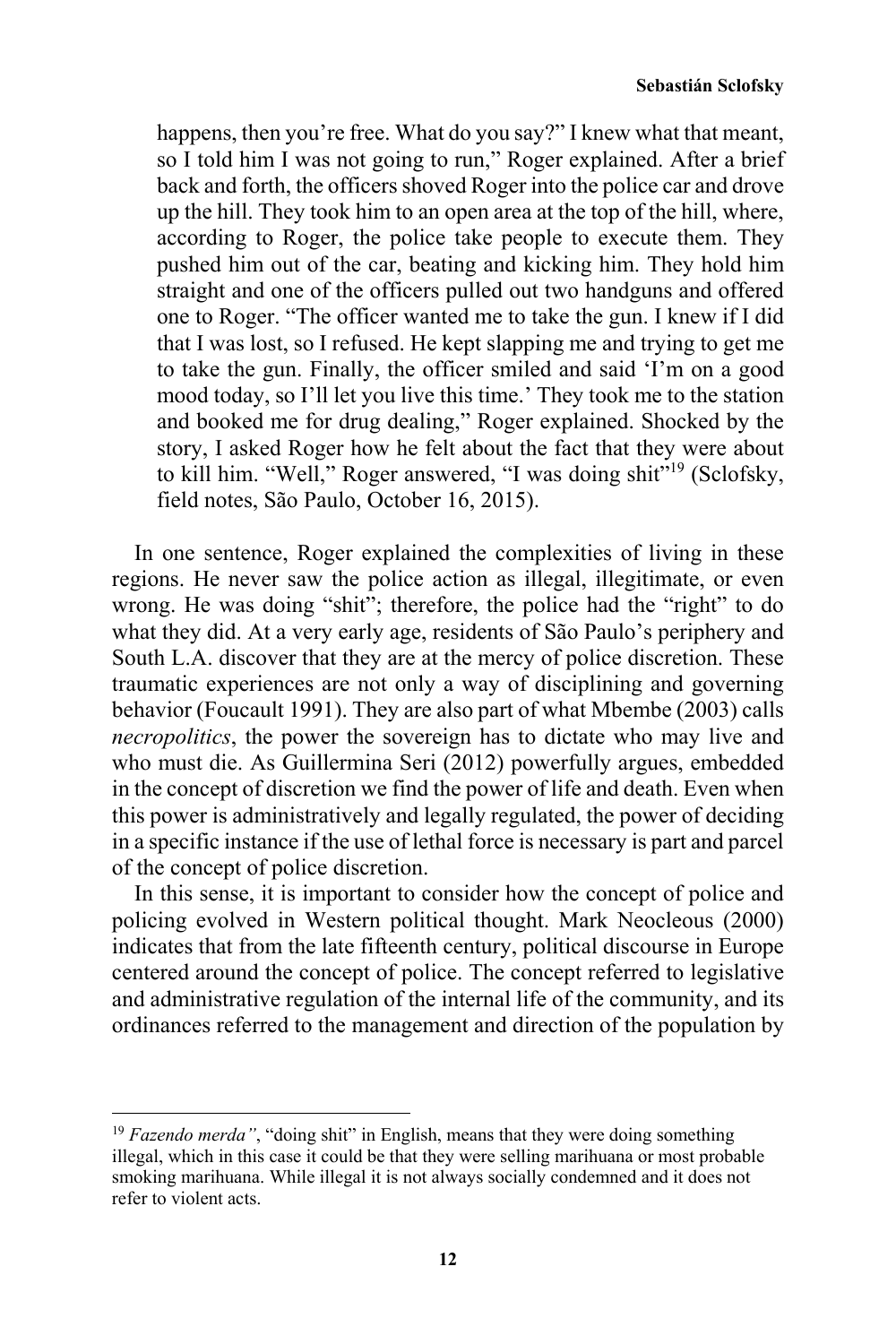the state. With the rise of liberalism,  $2<sup>0</sup>$  the open intrusion of the state into the affairs of man was seen as problematic. Part of liberalism's solution to the problem of social order was to hand it over to law. Police came to refer to a more limited force focused on the prevention of crime and internal security. However, the supposedly formally equal system founded on private property also developed new ideas based on the underlying hierarchical relations of power within the system. Since the legal and governmental system were instituted to defend property, there must be a force to assure the implementation of these laws and to provide security. This force was the police (Neocleous, 2000). Therefore, behind the concept of police was the idea of establishing a bourgeois order that implied the control, surveillance, and repression of the dangerous classes, which had an economic but also a racial content. Both in the United States and Brazil, the concept of police adopted a similar meaning and the police was and is a central institution in the repression and control of labor struggles and race (Harring, 1981; Rose, 2000, 2005; Rosemberg, 2010).

### **FROM NECROPOLITICS TO IMAGINED COMMUNITIES**

We have seen how residents of South L.A. and São Paulo's periphery share similar experiences as part of the necropolitics of state repression. Yet, we should avoid the mistake of thinking that the victims of state violence are passive objects being disposed at will by the discretionary powers of the state. The experiences with state violence have the potential of expanding the boundaries of imagined communities, such as those composed of residents of South L.A. or São Paulo's periphery.

In his seminal work on nationalism, Benedict Anderson (2006) argues that nations are imagined communities; they are imagined because "the members of even the smallest nation will never know most of their fellow

 $20$  Ryan (2007) contends that liberalism, as many other political concepts, is a contested one and as such it becomes difficult to define. However, what Neocleous is referring to in his work is the rise of what is known as classic liberalism, associated with John Locke, Adam Smith, Alexis de Tocqueville, and Friedrich von Hayek. It focuses on the idea of limited government, the maintenance of the rule of law, the avoidance of arbitrary and discretionary power, and the responsibility of individuals for their own fates (Ryan, 2007, p. 362). In this context, it is important to point out what Charles Mills argues is one of the most disturbing and salient features of classic liberalism, which is that while it developed at the same time in which Europe was expanding a mercantile system based on slave labor in America, most thinkers of the era were silent about race. This is more disturbing considering that some of these thinkers, such as Locke and J.S. Mill, had investments in the slave trade business. They develop a series of moral ideals, without ever mentioning that all of them were systematically violated for blacks (Mills, 1997, 1998).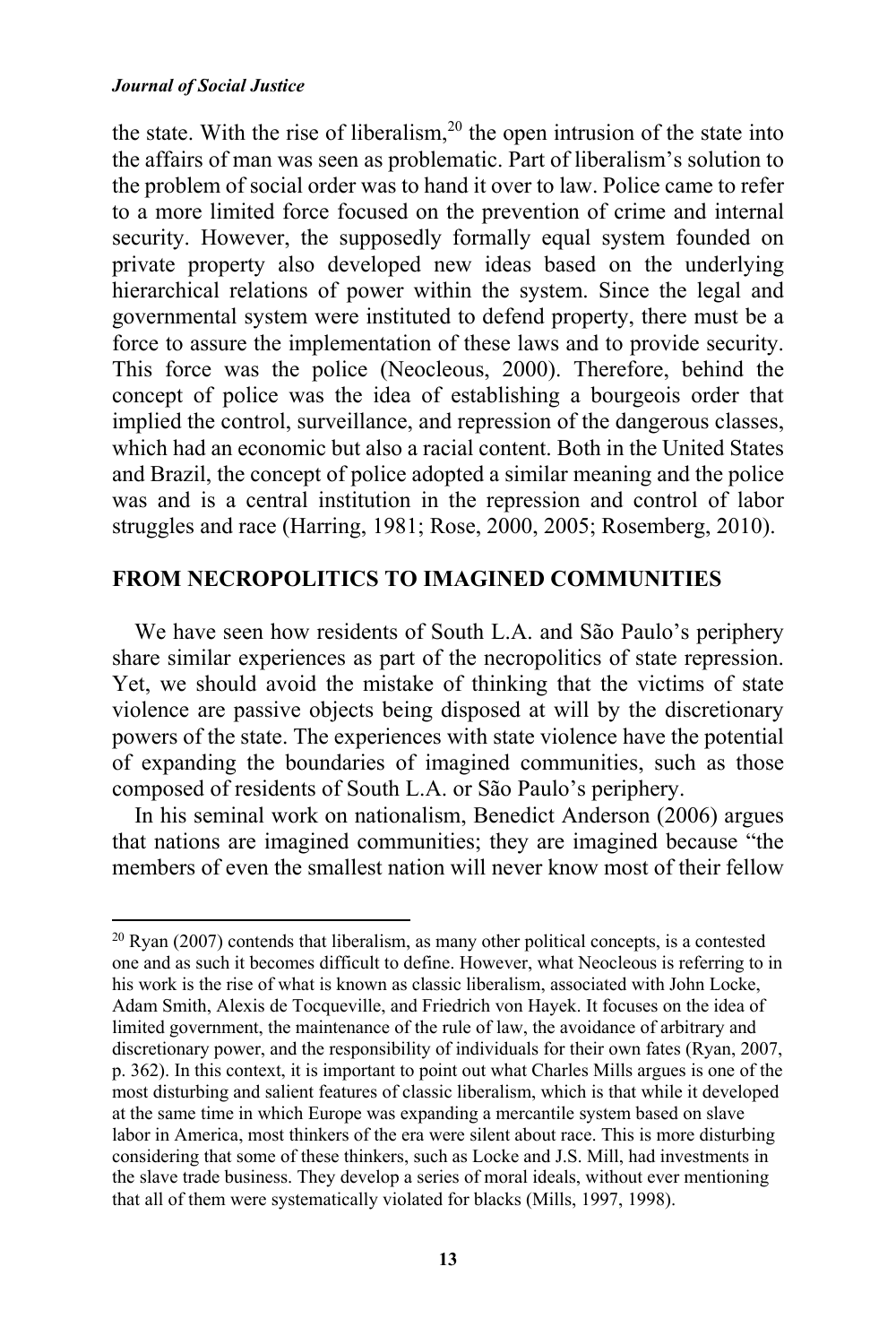members, yet in the minds of each lives the image of their communion" (2006, p. 6). While the residents of the communities of South L.A. or São Paulo's periphery may not know or ever know their fellow members, the shared experiences with segregation, exploitation, repression, and violence by state agents have the capacity to generate a communal bond.

Anderson highlights the existence of a series of rituals or mass ceremonies that are shared by the community and give content to the nation (Anderson 2006, p. 35). The traffic stops, searches, harassments, and violence have all become the mass rituals for the residents of the communities under study. These "rituals" are transmitted from generation to generation, and form part of the complex and very rich meaning of being "*pobre, preto, periférico"* or part of South L.A. When non-white mothers in São Paulo or Los Angeles tell their children the precautions they need to take if stopped by a police officer, what they are doing, apart from protecting their children from state violence, is transmitting communal knowledge. This same knowledge, the details of which may be particular to each place, is shared unconsciously by mothers across space and time. Becoming conscious of this process is to become aware that there is a larger community that shares similar agonies, and may create a stronger and larger movement of resistance.

# **SIGNS OF RESISTANCE**

Resistance to police violence and abuse takes many forms, from survival tactics, to cultural expressions, and direct action. Nonwhite residents have developed a series of survival tactics that are deployed on a daily basis. João, a middle-class Afro-Brazilian male in his late sixties, works as a paralegal worker and is an activist in the Afro-Brazilian movement. He was born and raised in one of the favelas in the southern periphery of the city, and now lives in a middle-class neighborhood where there are almost no Afro-Brazilians living there. I asked João how does it feel to live in his neighborhood:

"It is nice and it is frightening at the same time," João tells me. "It is frightening because at the end of the day I don't really belong here. I am seen as a service provider, as a doorman, a security guard; they never see me as a resident, especially the police. Every time I see a Military Police patrol car I shiver. They constantly stop and frisk me, they ask me what am I doing here, and unless I show them some proof that I live in the area they won't believe me. Nowadays, every time I see a police officer I begin acting as if I am delivering documents or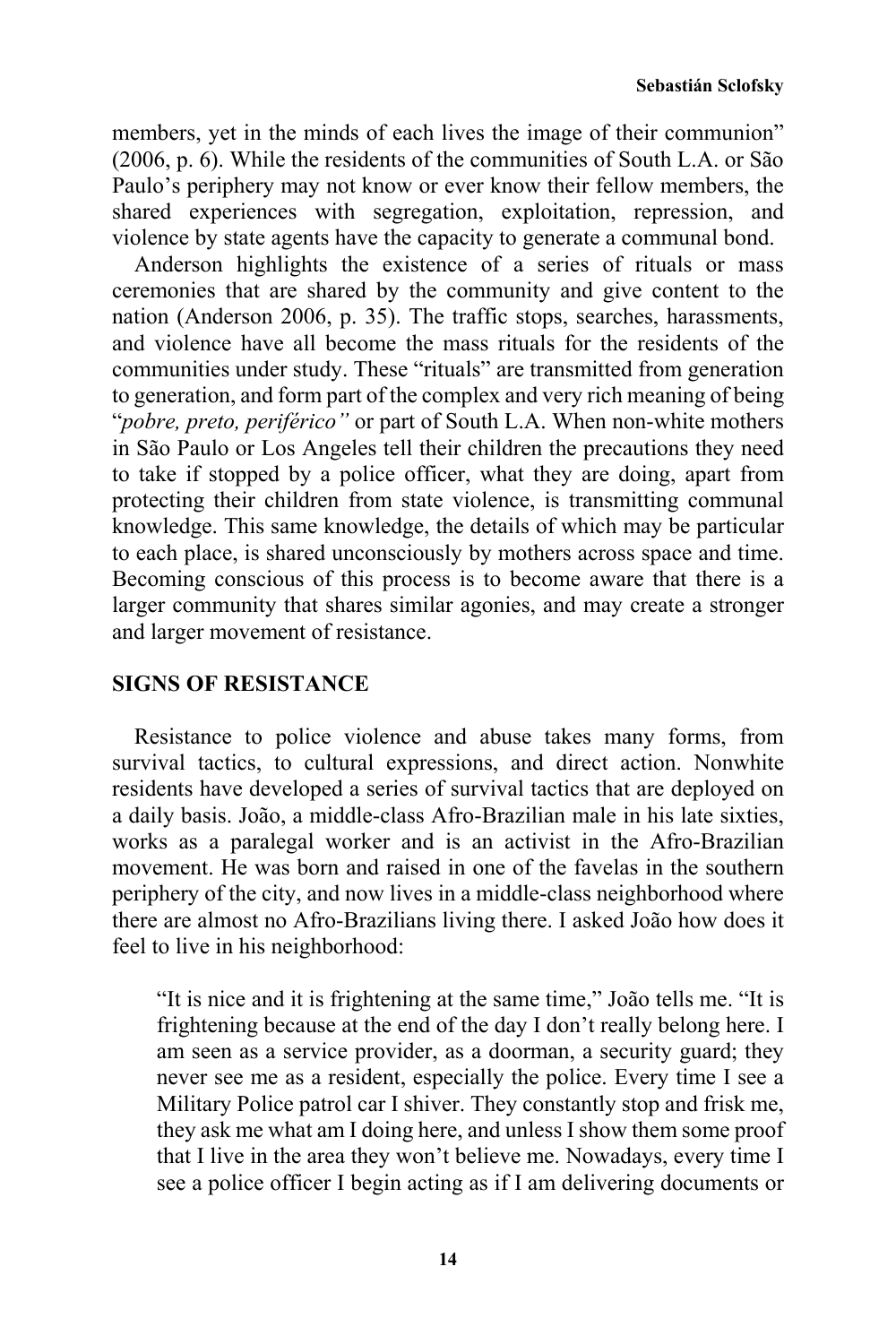private mail to some place. In this way I've been able to avoid being stopped as frequent as before" (Sclofsky, personal communication, São Paulo, October 9<sup>th</sup>, 2015).

Many residents have developed similar tactics, which help them cope with the feeling of living under siege. In Los Angeles, for instance, many of the interviewees comply with unjustified search requests by the police in order to avoid uncomfortable confrontation or running the risk of becoming victims of police violence. Marcus, an African-American male in his fifties, who works as a construction supervisor in Los Angeles, shares much of the frustrations expressed by other residents of South L.A. He recalls an instance when, travelling with his daughter, he was stopped by a police officer:

"The moment I saw the police car behind us and I heard the officer asking to stop, I got nervous," Marcus recalls. "I told my daughter to slow down, stop the car on the side of the road, cut the engine, and put both hands on the steering wheel. I put both my hands on the console and waited for the officer to come by. If I were a white guy I could have left the engine running and even complain to the officer about why he pulled us over, but not when I'm black," Marcus complained. "I've been pulled over a couple of times and I don't remember having to turn off the engine," I said. "That's what I mean, when you are black and live in this side of town, the rules are different. Every time I am pulled over by the police I feel I have committed a crime, even when they just ask me questions and let me go without any ticket or warning." Marcus said bitterly. "You know, I have two daughters and I always wanted a son, but the idea of having a young black son driving through L.A. terrifies me," Marcus confessed (Sclofsky, field notes, Los Angeles, June 19, 2015).

Several organizations, the Santos Mártires Church in São Paulo and the Youth for Justice Coalition in Los Angeles for instance, have designed and distributed informative flyers to instruct young residents of these communities how they should act when pulled over by a police officer. While both flyers inform residents of their rights, they also ask residents to comply with police orders, avoid sudden moves, and talk respectfully to the officer in charge. These survival tactics may save lives, but at the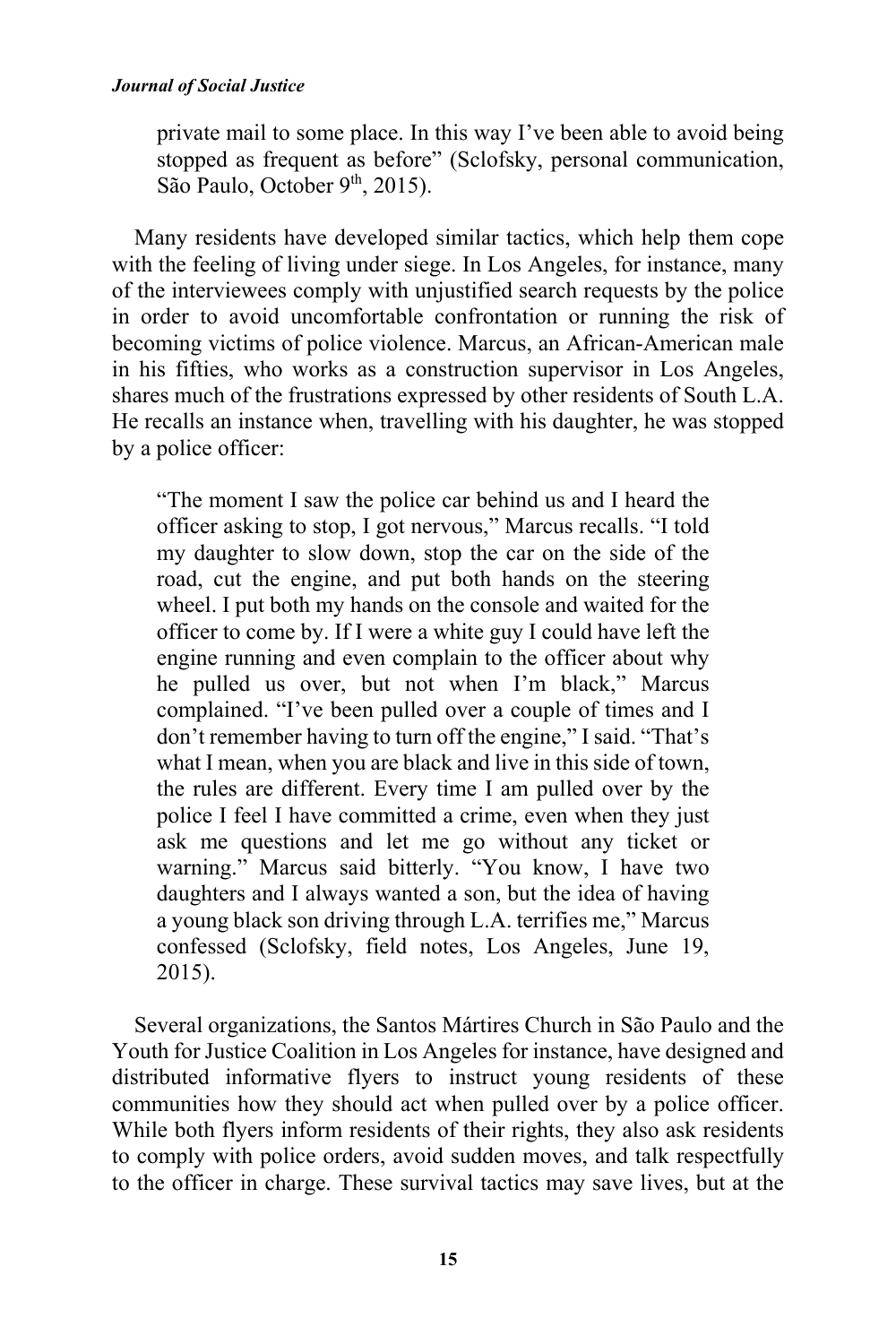**Sebastián Sclofsky** 

same time they run the risk of naturalizing police unfair practices. After yielding so many times to the requests of police officers, the right to refuse to be searched may lose its practical value.

A further sign of mobilization is the growing expressions of cultural resistance taking place in both cities. A new literature genre, called "literatura periférica",<sup>21</sup> developed in the early 2000s in São Paulo's periphery, where writers and poets shared their daily struggles through literary works. In a later stage a series of literary soirees, where local artists get together to share their work and life stories, were created. Residents of the periphery, especially young residents, have joined these soirees and share, through art, their life experiences.

Danilo has been participating and coordinating a series of art workshops and literary encounters in São Paulo's western periphery. "It is a safe space to express ourselves, to share our frustrations, our hopes, and our struggles. I actively participate in two *saraus*. 22 They are always full; people stand outside to listen and participate. It is a way of developing consciousness too, and showing new ways of resistance to all the violence that surrounds us" (Sclofsky, field notes, São Paulo, September 24, 2015).

A similar cultural reaction can be appreciated in Los Angeles. In Leimert Park, for instance, Ben Caldwell has been running a cultural center for decades. Many young residents of South L.A. participate in different activities offered at Caldwell's art center.

"We have created a safe space here in which young people can come and express, through art, their daily struggles," Caldwell told me. "The police have come and invaded the place several times. They've accused us of harboring gang members or even selling drugs. With the new Senior Lead Officer in the area we have developed a good working relation and things have calmed down." Caldwell stated. "Every year we organize an art festival and a charade related to some of the topics that affect us. This year [2015] we'll address the issue of slavery and police violence. It is a way of engaging with the larger

<sup>&</sup>lt;sup>21</sup> Literatura periférica translates in English as periphery literature. It receives this name due to the origin of the authors who developed this genre and the fact that they address in their works the meanings of living in the periphery. One of the first works in this genre was *Capão Pecado* by Ferréz in 2000, which was influenced by rap and hip hop culture that developed in the area. Hundreds of books were published since its inception, and the *Sarau da Cooperifa* launched an anthology of works in 2005. 22 *Sarau* translates in English as soiree.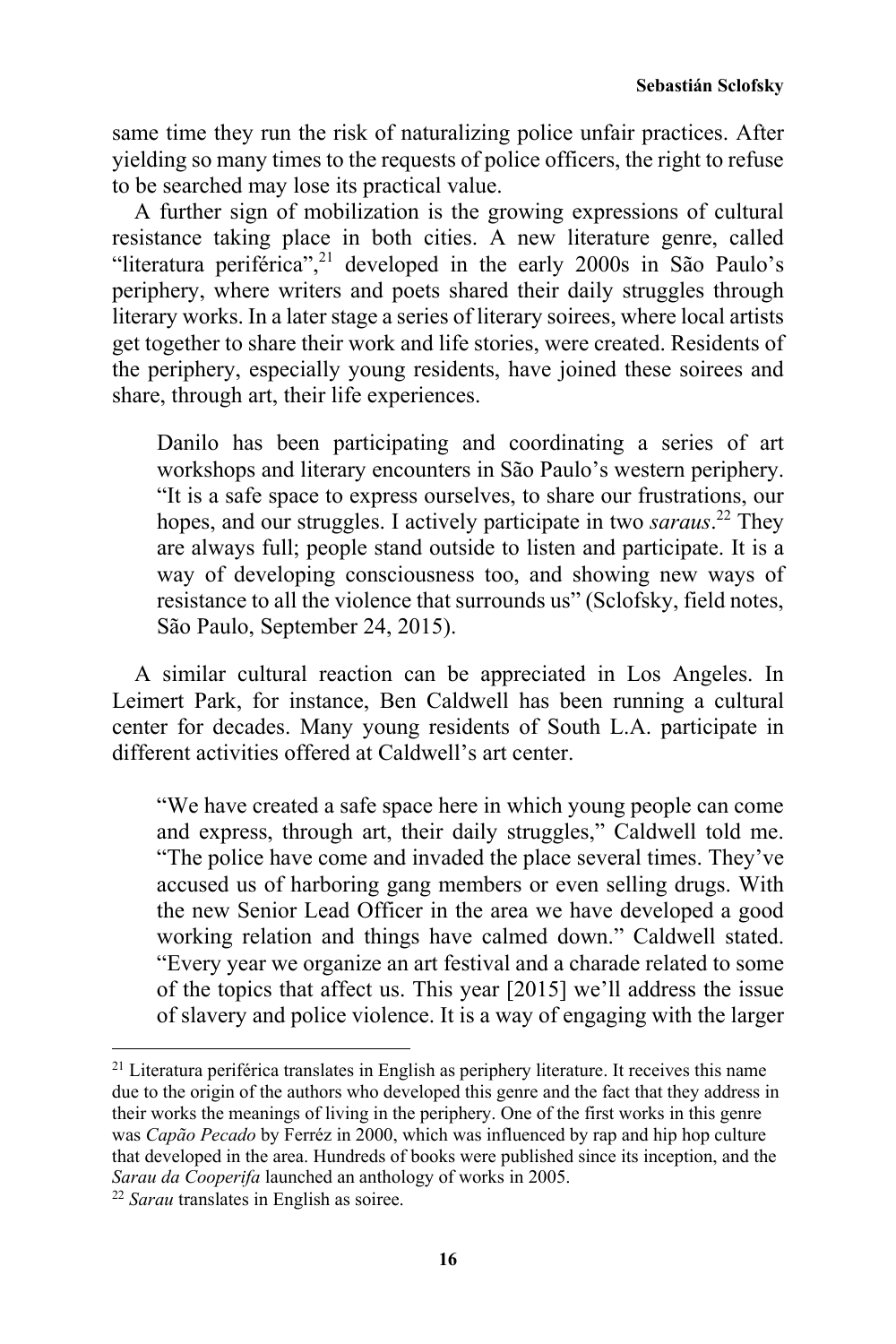community and making them participants in the fight for a better neighborhood" Caldwell explained (Sclofsky, field notes, Los Angeles, June 17, 2015).

A group of students from the Lula Washington Dance Theatre were teaching young community members a dance for the 2015 charade. The song and dance were created by Lula Washington when her nephew was killed and, according to the students, it represents a call for peace in the community.

"It is a powerful way of making a call for peace," Mycah, an eighteen years-old African-American dancer said. "It is a strong way to make the community rise and get together against violence, especially police violence. These art festivals and the charade are a way of showing how important this community is for us and how we want to have control of what goes on here" (Sclofsky, field notes, Los Angeles, June 18, 2015).

A final example of mobilization that takes place in both cities, is through direct action. A series of forums and organizations have addressed the problem of police violence against nonwhite residents of these areas. From Blacks Lives Matter to Power and Dignity in Los Angeles, or the Fórum de Defesa da Vida<sup>23</sup> and Mães de Maio in São Paulo;  $^{24}$  victims, relatives of victims of police violence, social activists, and community residents have come together to fight against police abuse.

The Fórum de Defesa da Vida, for instance, organizes a rally every year in Jardim Ângela in order to bring greater awareness about police violence and to call for justice. In 2015, the banner of the rally was "20 years of resistance: killings and prisons are not solutions," and in 2016 it stated "for the end of the genocide against young black, indigenous, poor residents of the periphery." Power and Dignity in Los Angeles, is another example of direct mobilization against police abuse. Created by Patrice Cullors and focusing on ending violence and abuse in county jails, it has been calling

<sup>23</sup> Fórum de Defesa da Vida, in English Forum for the Defense of Life, is a coalition formed by social activists, academics, members of the Church, and community residents in São Paulo's southern periphery, which organizes regularly monthly meetings to address the social ills affecting the community and to fight against police violence. The Forum organizes a rally every year to protest police violence and the impunity surrounding police killings.

<sup>&</sup>lt;sup>24</sup> Mães de Maio, in English Mothers of May, is a coalition formed by mothers and relatives of the approximately five-hundred residents of São Paulo's periphery and the city of Santos, killed by the police during May 2006.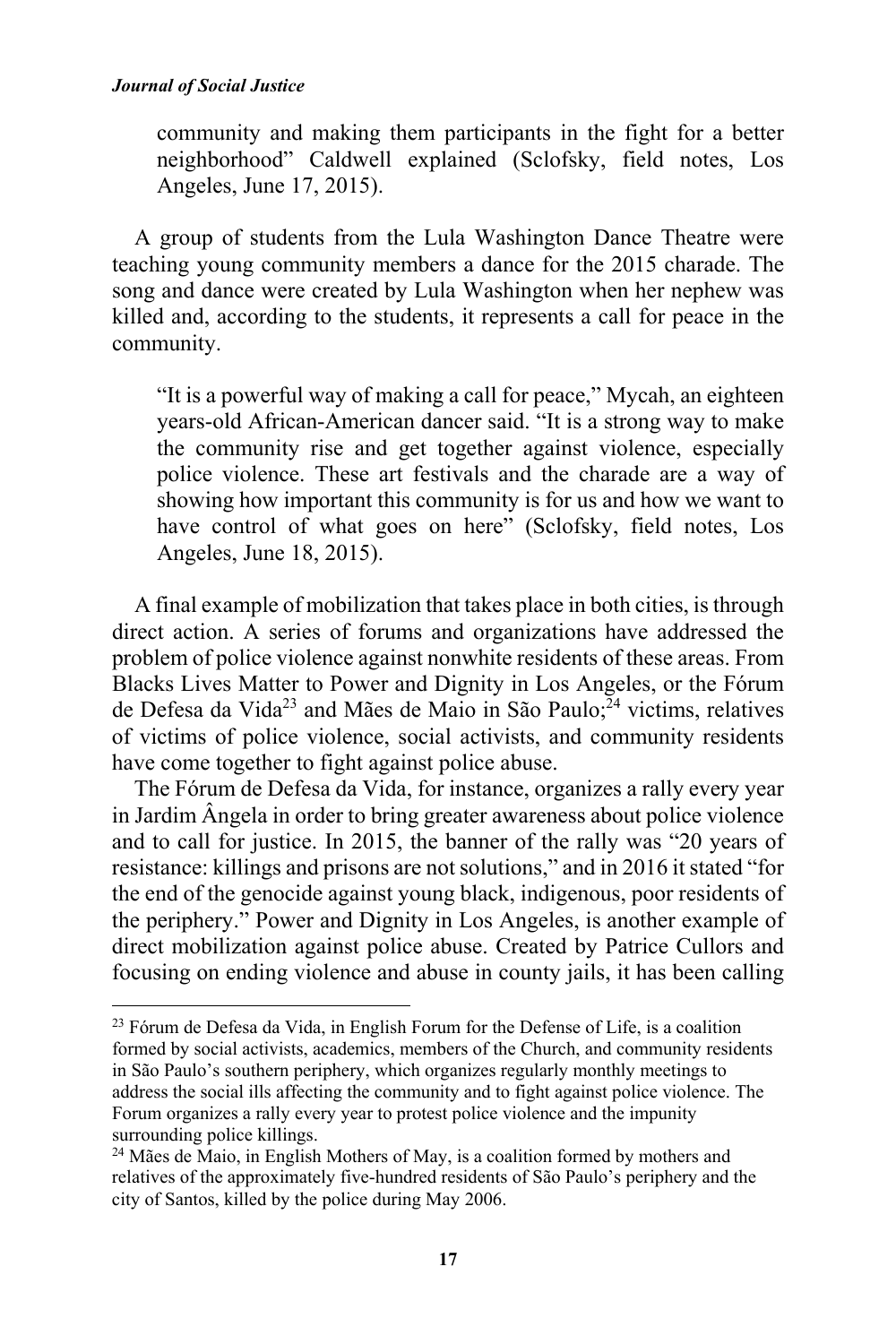for the formation of a civilian oversight commission over the Los Angeles County Sheriff's Department.

"We cannot disconnect the history of slavery, violence and abuse from the police violence we are suffering today," Mark-Anthony, Director of the Health and Wellness program at Power and Dignity, told me. "LA County Jail system is one of the largest in this country, and the level of abuse that takes place inside these jails is inadmissible. We are an abolitionist organization, we need to put an end to mass incarceration and state violence against black and brown people," Mark-Anthony stated (Sclofsky, field notes, Los Angeles, May 19, 2015).

Power and Dignity has recently had an important victory in their fight for the formation of a civilian oversight commission, when in November 2, 2016, the Los Angeles County Board of Supervisions decided to create such commission; although it still lacks subpoena and disciplinary powers (Elmahrek, 2016).

Through the development of survival tactics, cultural expressions of resistance, and direct action, mobilization against police violence has been taking place in both cities, in attempt not only to bring an end to these abusive practices, but also as a form of shaping the meaning of being a nonwhite resident of these areas. Rap music, artistic performance connecting to a real and imagined African and indigenous past, and the formation of coalitions against police violence, can be seen both in South L.A. and in São Paulo's periphery. The words of the famous rap group from São Paulo, Racionais MC, sound relevant to São Paulo as much as they may sound relevant to South L.A.'s residents:

"Black drama/I know who conspires/And who is with me/In the trauma that I carry/For not being just one more fucking black guy… The drama of prison and slum/tomb, blood/Sirens, crying and candle" (Racionais MC, 2002). $25$ 

The violence and suffering produce complex racial and spatial identities that are translated into resistance, from Black Lives Matter to Mães de Maio, from South L.A. to São Paulo's periphery. Margareth Keck and Kathryn Sikkink (1998) demonstrate how the formation of movements

<sup>25 &</sup>quot;Negro Drama/Eu sei quem trama/E quem tá comigo/O trauma que eu carrego/Pra não ser mais um preto fodido… O drama da cadeia e favela/Túmulo, sangue/Sirene, choros e vela" Translated by author.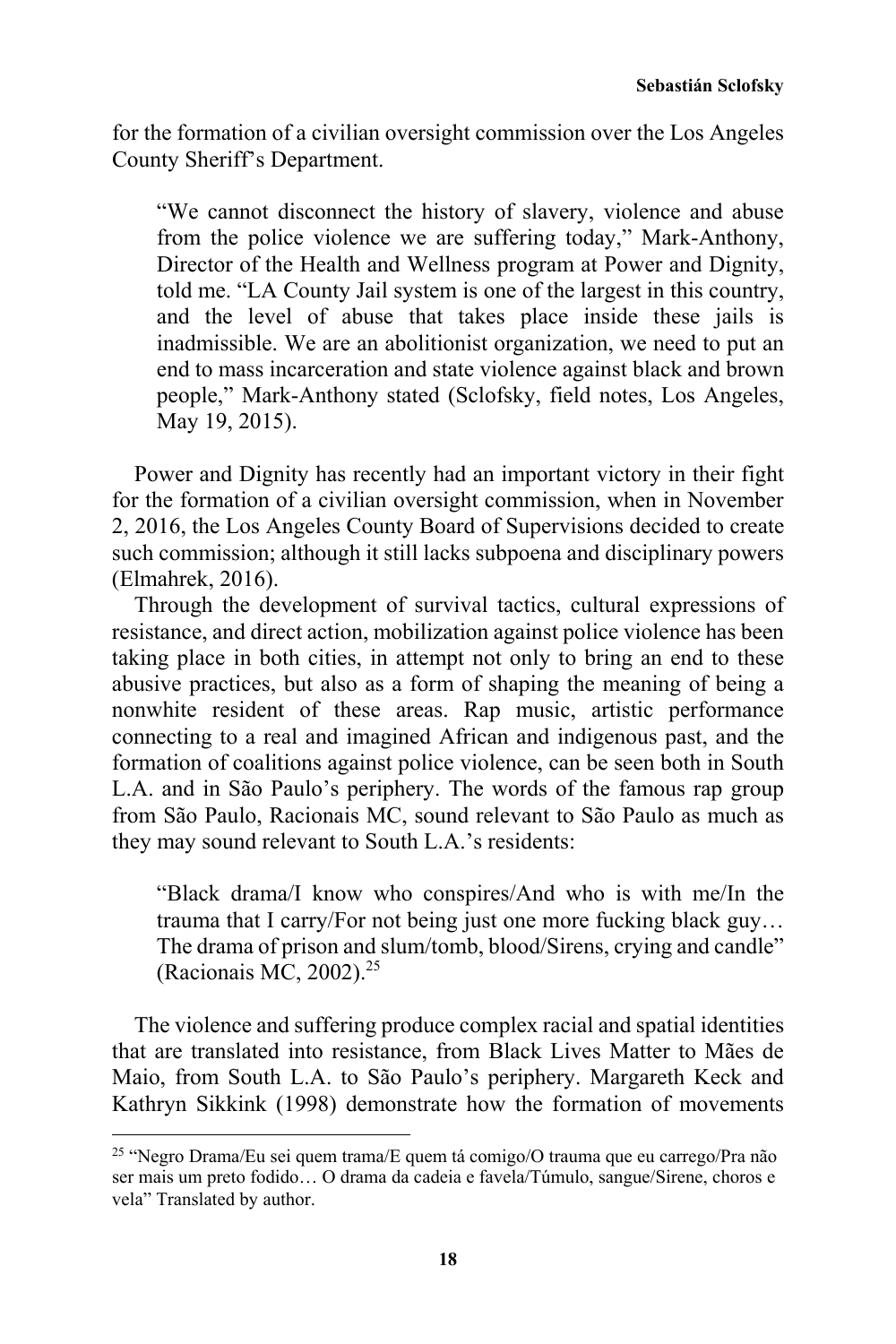that cross-national borders increase the ability of local activists to put pressure and produce change. Certain U.S. cultural expressions of resistance, such as rap and hip-hop, have made their way to São Paulo. While adopting local content, it points out to certain connections in the experience of both places. In conversations, both in São Paulo and in South L.A., many young residents have pointed out to a linkage between local police violence against nonwhites and police violence elsewhere.

"The militarization of police and the policing tactics developed here in South L.A. not only are exported to other cities in the country, they are exported to other world regions too. From Palestine, to Brazil, to Africa, the fight is global," Shonda, an African-American graduate student and activist in Los Angeles argued. "Our tactics respond to local needs, but the fight is definitely global" (Sclofsky, field notes, Los Angeles, June 9, 2015).

Recently, members of the Black Lives Matter movement and other organizations fighting police violence travelled to Rio de Janeiro to express solidarity with the struggle of Afro-Brazilians there. This highlights the fact that the struggle is a global one and the fight for freedom needs to be tied to one another (Waldron, 2016). Brazilian activists succeeded in making the Inter-American Commission on Human Rights to file a complaint in the Inter-American Court of Human Rights against the Brazilian state for acts of police killings.

"We follow what is going on in the U.S. with Black Lives Matter and all that," a young student in Capão Redondo told me. "In certain ways we envy them, we do half of what they do and the Military Police will start target practice on us. But it is good to know that the fight to stop the violence against Black people is happening in other places" (Sclofsky, field notes, São Paulo, October 19, 2015).

While we cannot point out to the actual formation of a transnational community of activism, this few examples show how links are being made between what is going on in the United States and in Brazil. This may help to develop a transnational consciousness and by sharing experiences of resistance an imagined transnational community of activism may surge and be able to produce significant change. This may finally challenge the notion that states in which their agents systematically violate the rights of specific portions of the population can be considered democracies.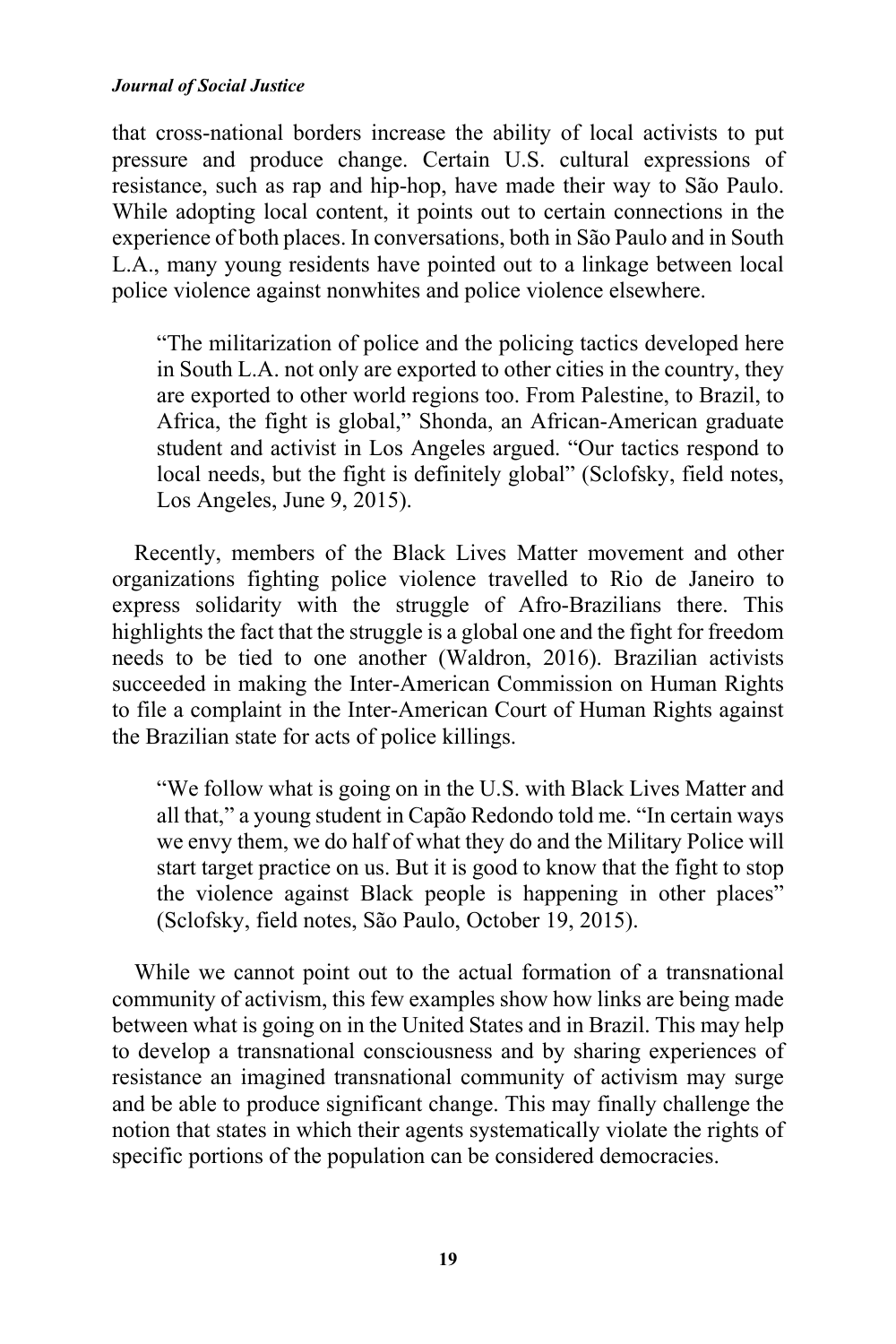### **CONCLUSION**

In this paper I have demonstrated how non-white residents of São Paulo's periphery and South L.A. share similar experiences regarding state violence and police repression. This is part of a similar project of necropolitical governance in which certain bodies are deemed disposable and it is rooted in the way the concept of police with its control of the "dangerous classes" has evolved in Western liberal thought. These traumatic encounters with the police, even when they are not violent, affect the way racial identities are defined, and form part of the content of the communal identity. The fact that non-whites share similar experiences in different places has the potential of creating an imagined community that not only suffers together but also may engage in common struggle and resistance. Developing this transnational communal consciousness has the potential of becoming a first step towards a larger resistance movement.

### **BIBLIOGRAPHY**

- Alves, J. A. (2014). "From Necropolis to Blackpolis: Necropolitical Governance and Black Spatial Praxis in São Paulo, Brazil." *Antipode* **46**(2): 323-339. https://doi.org/10.1111/anti.12055
- Anderson, B. (2006). *Imagined Communities: Reflections on the origin and spread of nationalism*. London, UK, Verso Books.
- Bass, S. (2001). "Policing Space, Policing Race: Social control imperatives and police discretionary decisions." *Social Justice* **8**(1): 156-176.
- Bastide, R. & F. Fernandes (2008 [1954]). *Brancos e Negros em São Paulo*. São Paulo, SP, Global Editora.
- Bowling, B. (1998). *Violent Racism: Victimization, policing and social context*. Oxford, UK, Oxford University Press.
- Brookings Institute (2014). Global Metro Monitor. https://www.brookings.edu/research/global-metro-monitor/ Retrieved on 10/30/2016.
- Caldeira, T. (2000). *City of Walls: Crime, Segregation, and Citizenship in São Paulo*. Los Angeles, CA, University of California Press.
- Cashmore, E. and E. McLaughlin (1991). "Out of Order?". in E. Cashmore and E. McLaughlin (Ed) *Out of Order? Policing Black People*. New York, NY, Routledge**:** 10-41.
- Davis, M. (1990). *City of Quartz: Excavating the Future in Los Angeles*. New York, NY, Verso.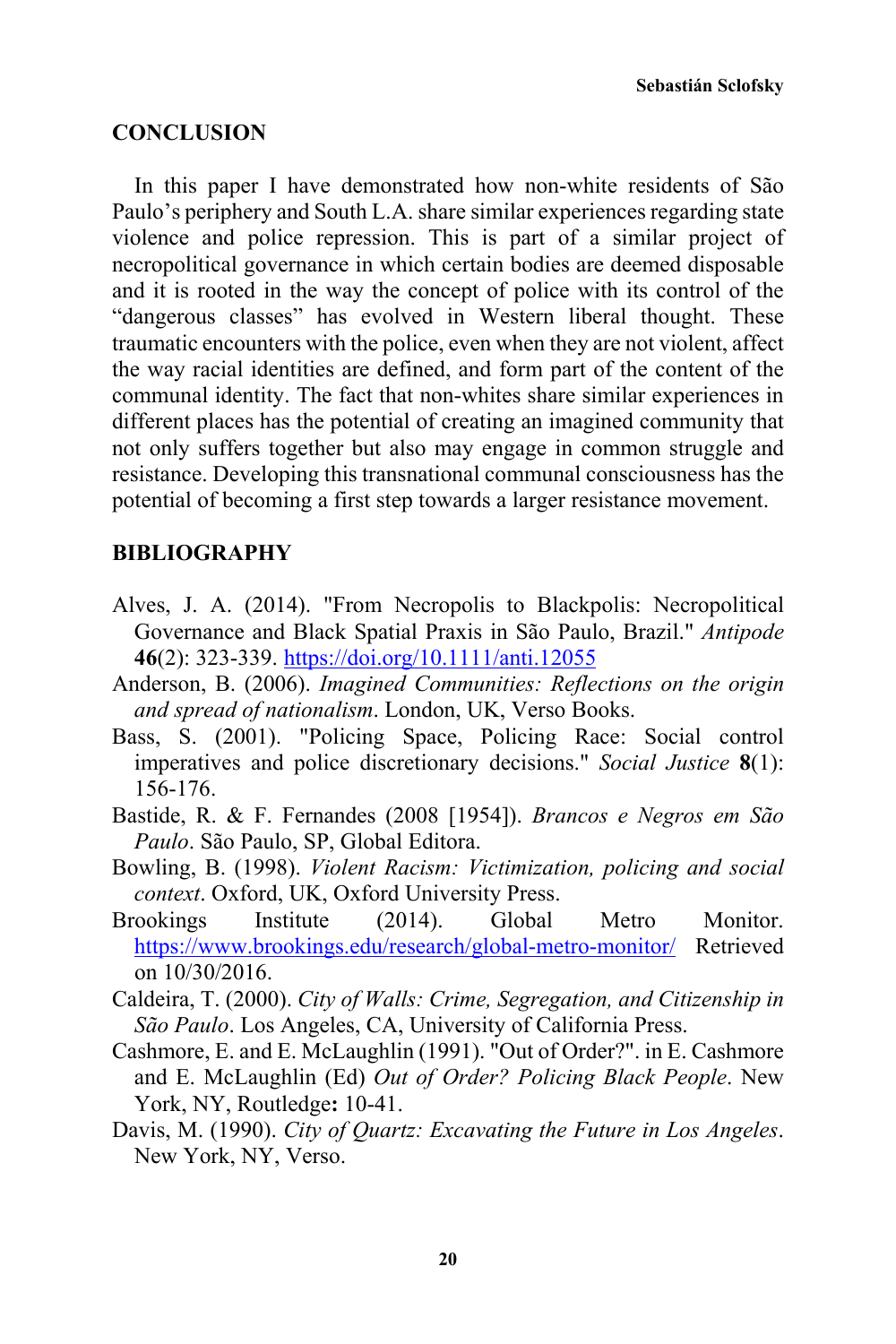- Elmahrek, A. (2016). "After years of scandal, a new panel will oversee the L.A. Sheriff's Department in an effort to restore trust." *Los Angeles Times*. http://www.latimes.com/local/lanow/la-me-ln-sheriff-oversightpanel-20161101-story.html Retrieved on 11/6/2016.
- Empower LA. About Neighborhood Councils. http://empowerla.org/about-neighborhood-councils/.
- Epp, C. R., et al. (2014). *Pulled Over: How police stops define race and citizenship*. Chicago, IL, University of Chicago Press. https://doi.org/10.7208/chicago/9780226114040.001.0001
- Fanon, F. (2004 [1961]). *The Wretched of the Earth*. New York, NY, Grove Press.
- Fassin, D. (2011). *Enforcing Order: An ethnography of urban policing*. Malden, MA, Polity Press.
- Feltran, G de S. (2010). "Margens da política, fronteiras da violência: uma ação coletiva das periferias de São Paulo." *Lua Nova* **79**: 201-233. https://doi.org/10.1590/S0102-64452010000100009
- Feltran, G de S. (2011). *Fronteiras de Tensão: Política e Violência nas Periferias de São Paulo*. São Paulo, SP, Unesp.
- Fischer, B. (2005). "Slandering Citizens: Insults, class, and social legitimacy in Rio de Janeiro's criminal courts." in S. Caulfield, S. C. Chambers and L. Putnam (Ed) *Honor, Status, and Law in Modern Latin America*. Durham, NC, Duke University Press**:** 176-200. https://doi.org/10.1215/9780822386476-009
- Fórum de Defesa da Vida (2015). "20 Anos de Resistência a favor da vida dos/das jovens. Mortes e Prisões não geram soluções de Paz," 20<sup>a</sup> Caminhada Pela Paz, Jardim Ângela, São Paulo.
- Fórum de Defesa da Vida (2016). "Pelo fim dos genocídios das juventudes negras, indígenas, pobres, e periféricas," 21ª Caminhada Pela Paz, Jardim Ângela, São Paulo.
- Foucault, M. (1991). "Governmentality". in G. Burchell, C. Gordon and P. Miller (Ed) *The Foucault Effect: Studies in Governmentality*. Chicago,IL, University of Chicago Press**:** 87-104.
- Geromel, R. (2013). "All You Need To Know About Sao Paulo, Brazil's Largest City." Forbes.com. http://www.forbes.com/sites/ricardogeromel/2013/07/12/all-you-needto-know-about-sao-paulo-brazils-largest-city/#3a35532253a9. Retrieved 11/3/2016.
- Harring, S. L. (1981). "Policing a Class Society: The expansion of the urban police in the late nineteenth and early twentieth centuries". in D. F. Greenberg (Ed) *Crime and Capitalism: Readings in Marxist criminology*. Palo Alto, CA, Mayfield Publishing Company**:** 292-313.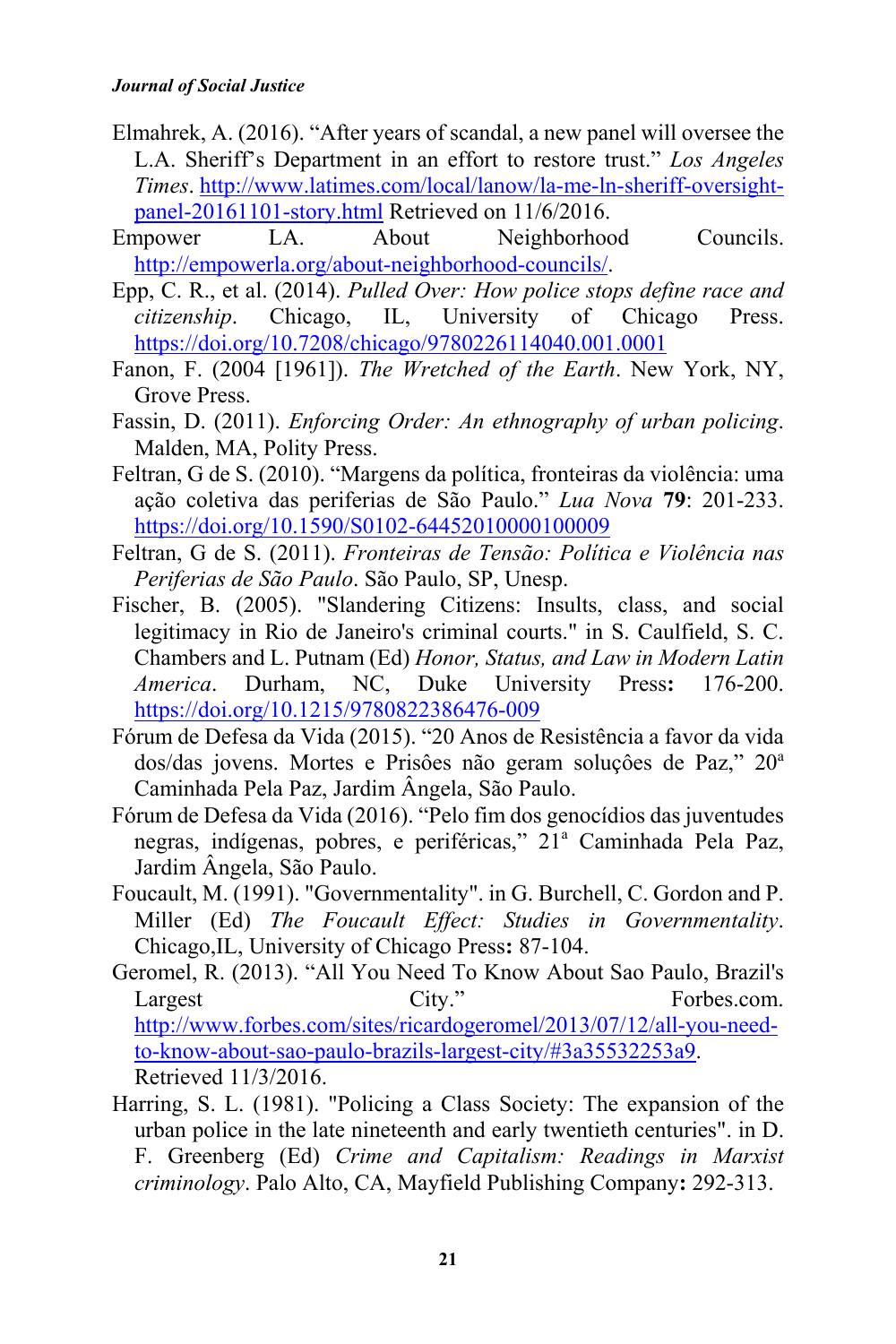- Hawkins, H. and R. Thomas (1991). "White Policing of Black Populations: A history of race and social control in America". in E. Cashmore and E. McLaughlin (Ed) *Out of Order? Policing Black People*. New York, NY, Routledge**:** 65-86.
- Herbert, S. (1997). *Policing Space: Territoriality and the Los Angeles Police Department*. Minneapolis, MN, University of Minnesota Press.
- Inc. 5000 (2016). "Top Companies in the Metro Area on the 2016 Inc. 5000." Inc.com http://www.inc.com/inc5000/list/2016/metro/losangeles/. Retrieved on 11/3/2016.
- Institutio Brasileiro de Geografia e Estatística, Cidades@, "São Paulo." http://www.cidades.ibge.gov.br/xtras/perfil.php?lang=&codmun=3550 30 Retrieved on 10/30/16.
- James, J. (1996). *Resisting State Violence: Radicalism, gender, and race in U.S. culture*. Minneapolis, MN, University of Minnesota Press.
- Keck, M. E. and K. Sikkink (1998). *Activists Beyond Borders: Advocacy networks in international politics*. Ithaca, NY, Cornell University Press.
- Los Angeles Times. "South L.A." Mapping L.A. http://maps.latimes.com/neighborhoods/ Retrieved on 11/12/16.
- Marshall, T.H. (1964). *Class, Citizenship, and Social Development.* Garden City, NY, Doubleday & Company.
- Mbembe, A. (2003). "Necropolitics." *Public Culture* **15**(1): 11-40. https://doi.org/10.1215/08992363-15-1-11
- Mills, C. W. (1997). *The Racial Contract*. Ithaca, NY, Cornell University Press.
- Muhammad, K. G. (2010). *The Condemnation of Blackness: Race, crime, and the making of modern urban America*. Cambridge, MA, Harvard University Press.
- Neocleous, M. (2000). *The Fabrication of Social Order: A critical theory of police power*. London, UK, Pluto Press.
- Penglase, R. B. (2014). *Living with Insecurity in a Brazilian Favela: Urban violence and daily life*. New Jersey, NJ, Rutgers University Press.
- Ponciano, L. (2004). *São Paulo 450 Bairros, 450 Anos*. São Paulo, SP: SENAC, SP.
- Racionais MC (2002). "Negro Drama." *Nada Como Um Dia Após O Outro Dia.* São Paulo, SP, Cosa Nostra.
- Rose, R. S. (2000). *One of the Forgotten Things: Getúlio Vargas and Brazilian social control, 1930-1954*. Westport, CT, Greenwood Press.
- Rose, R. S. (2005). *The Unpast: Elite violence and Social Control in Brazil, 1954-2000*. Athens, OH, Ohio University Press.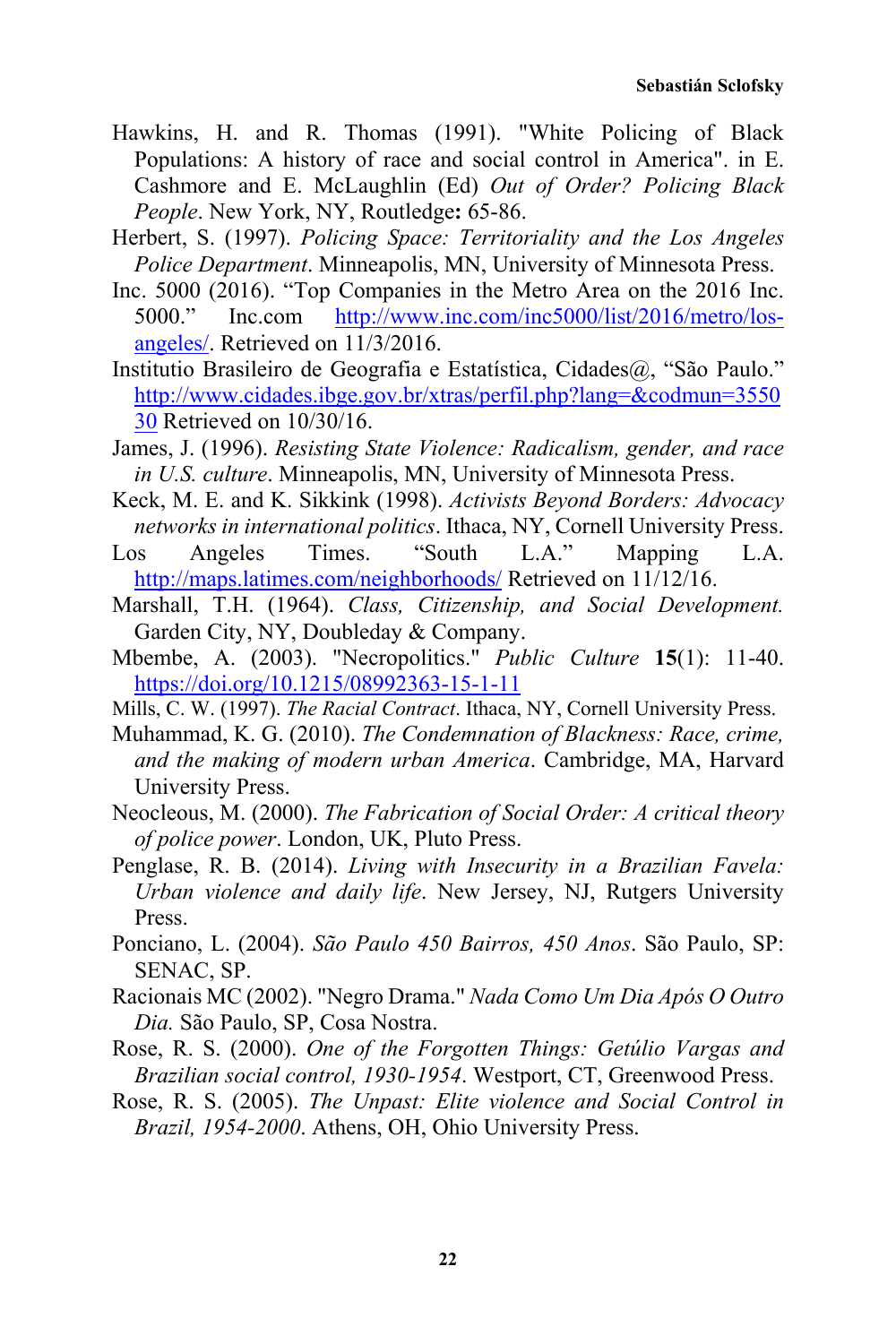- Rosemberg, A. (2010). *De Chumbo e Festim: Uma história da polícia paulista no final do Império*. São Paulo, SP, Editora da Universidade de São Paulo.
- Roussell, A. (2015). "Policing the Anticommunity: Race, Deterritorialization, and Labor Market Reorganization in South Los Angeles." *Law & Society Review* **49**(4): 813-845. https://doi.org/10.1111/lasr.12168
- Russell-Brown, K. (2004). *Underground Codes: Race, crime, and related fires*. New York, NY, New York University Press.
- Russell-Brown, K. (2009). *The Color of Crime*. New York, NY, New York University Press.
- Ryan, A. (2007). Liberalism. In R. E. Goodin, P. Pettit, & T. Pogge (Eds.), *A Companion to Contemporary Political Philosophy* (2nd ed., pp. 360- 382). Malden, MA: Blackwell Publishing: 360-382.
- Sá, L. (2007). *Life in the Megalopolis: Mexico City and São Paulo*. New York, NY, Routledge.
- Sassen, S. (2001). *The Global City: New York, London, Tokyo* (2nd ed.). Princeton, NJ: Princeton University Press. https://doi.org/10.1515/9781400847488
- Sassen, S. (2014). *Expulsions: Brutality and Complexity in the Global Economy*. Cambridge, MA, Harvard University Press. https://doi.org/10.4159/9780674369818
- Schiesl, M. J. (1990). Behind the Badge: The Police and Social Discontent in Los Angeles Since 1950. In N. M. Klein & M. J. Schiesl (Eds.), *20th Century Los Angeles: Power, Promotion, and Social Conflict.* Claremont, CA: Regina Books: 153-194.
- Seri, G. (2012). *Seguridad: Crime, Police Power and Democracy in Argentina*. New York, NY, Continuum International Publishing Group.
- Soja, E.W. (2000). *Postmetropolis: Critical Studies of Cities and Regions.* Malden, MA, Blackwell Publishers.
- Soja, E. W. (2014). *My Los Angeles: From urban restructuring to regional urbanization*. Berkeley, CA, University of California Press. https://doi.org/10.1525/california/9780520281721.001.0001
- Sulaiman, S. (2013). "A Tale of Two Communities: New Security Measures at USC Intensify Profiling of Lower-Income Youth of Color." *Streetsblog LA*. http://la.streetsblog.org/2013/04/30/a-tale-of-twocommunities-new-security-measures-at-usc-intensify-profiling-oflower-income-youth-of-color/ Retrieved on 5/7/2015.
- Taylor, K.-Y. (2016). *From #BlackLivesMatter to Black Liberation*. Chicago, IL: Haymarket Books.